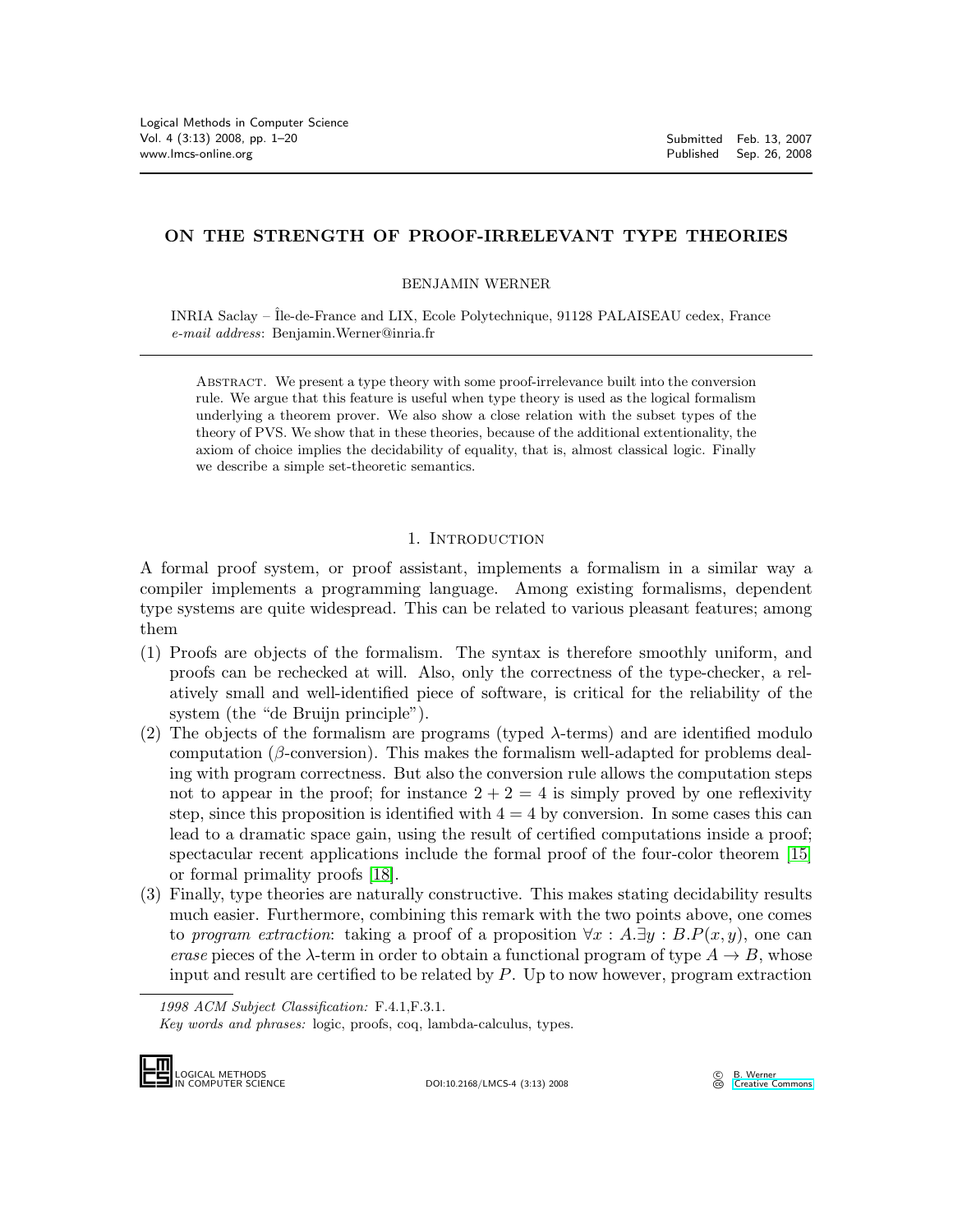was more an external feature of implemented proof systems<sup>[1](#page-1-0)</sup>: programs certified by extraction are no longer objects of the formalism and cannot be used to assert facts like in the point above.

Some related formalisms only build on some of the points above. For example PVS implements a theory whose objects are functional programs, but where proofs are not objects of the formalism.

An important remark about [\(2\)](#page-0-0) is that the more terms are identified by the conversion rule, the more powerful this rule is. In order to identify more terms it thus is tempting to combine points (2) and (3) by integrating program extraction into the formalism so that the conversion rule does not require the *computationally irrelevant* parts of terms to be convertible.

In what follows, we present and argue in favor of a type-theory along this line. More precisely, we claim that such a feature is useful in at least two respects. For one, it gives a more comfortable type theory, especially in the way it handles equality. Furthermore it is a good starting point to build a platform for programming with dependent types, that is to use the theorem prover also as a programming environment. Finally, on a more theoretical level, we will also see that by making the theory more extensional, proof-irrelevance brings type theory closer to set-theory regarding the consequences of the axiom of choice.

The central idea of this work is certainly simple enough to be adjusted to various kinds of type theories, whether they are predicative or not, with various kinds of inductive types, more refined mechanisms to distinguish the computational parts of the proofs etc. . . . In what follows we illustrate it by using a marking of the computational content which is as simple as possible. The extraction function we use is quite close to Letouzey's [\[21,](#page-19-0) [22\]](#page-19-1), except that we discard the inclusion rule  $\mathsf{Prop} \subset \mathsf{Type}$ , which would complicate the definition of the type theory and the semantics (see [\[29\]](#page-19-2) for the last point).

**Related work** Almost surprisingly, proof-irrelevant type theories do not seem to enjoy wide use yet. In the literature, they are often not studied for themselves, but as means for proving properties of other systems. This is the case for the work of Altenkirch [\[3\]](#page-18-2) and Barthe [\[6\]](#page-18-3). One very interesting work is Pfenning's modal type theory which involves proofirrelevance and a sophisticated way to pinpoint which definitional equality is to be used for each part of a term; in comparision we here stick to much simpler extraction mechanism. The NuPRL approach using a squash type [\[9\]](#page-18-4) is very close to ours, but the extentional setting gives somewhat different results. Finally, let us mention recent work [\[5\]](#page-18-5) by Barras and Bernardo who present a type theory with implicit arguments. This interesting proposal can be understood as a theory with proof-irrelevance, where the computational fragment is precisely Miquel's calculus [\[28\]](#page-19-3). Their proposal can be understood as a theory similar to ours, but with a more sophisticated way to mark what is computational and what is not.

## 2. The Theory

2.1. **The** λ**-terms.** The core of our theory is a Pure Type System (PTS) extended with Σ-types and some inductive type definitions. In PTS's, the types of types are *sorts*; the set of sorts is

$$
\mathcal{S} \equiv \{\mathsf{Prop}\} \cup \{\mathsf{Type}(i)|i \in \mathbb{N}\}
$$

<span id="page-1-0"></span><sup>&</sup>lt;sup>1</sup>Except NuPRL; see related work.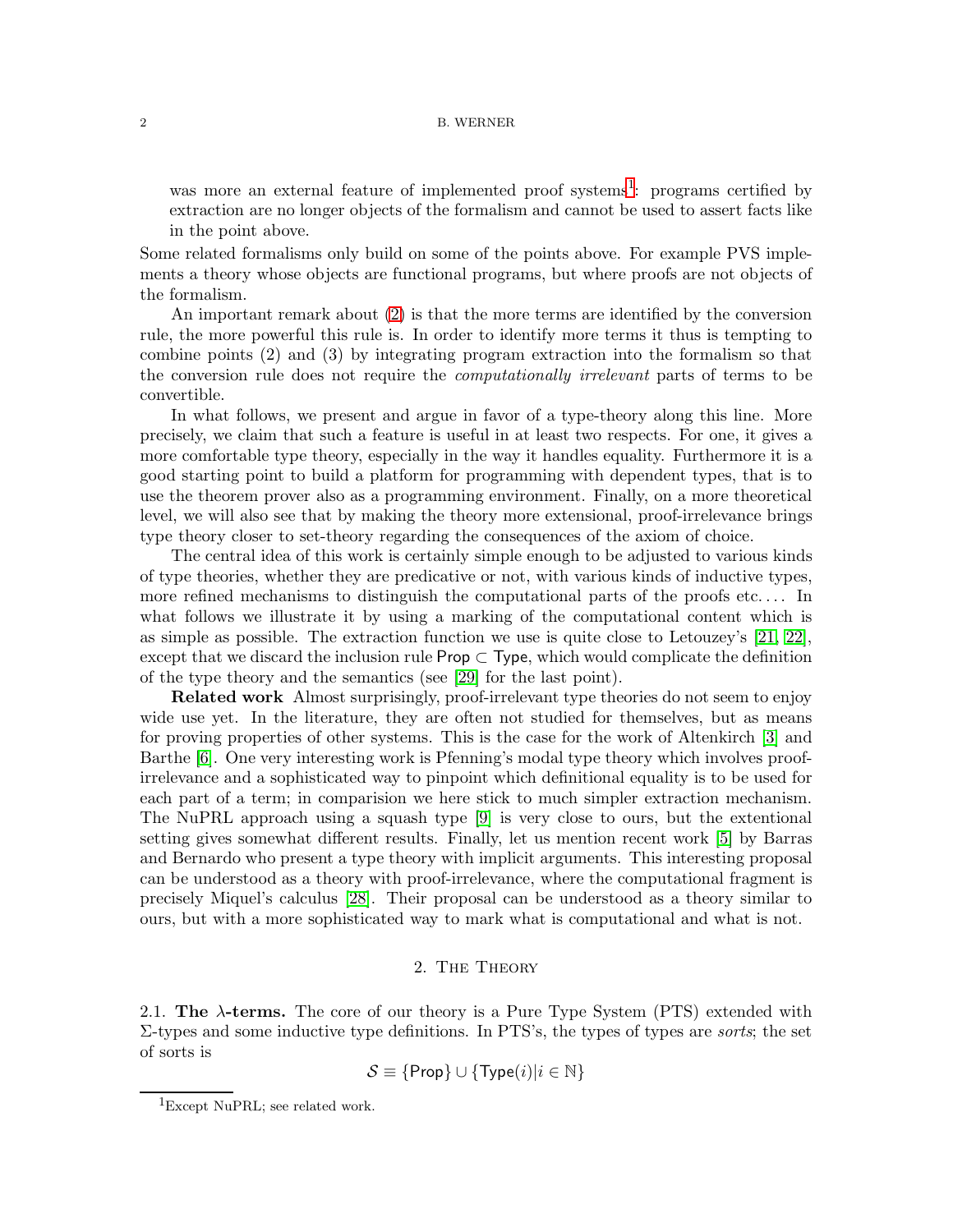As one can see, we keep the sort names of Coq. As usual, Prop is the impredicative sort and the sorts  $Type(i)$  give the hierarchy of predicative universes. It comes as no surprise that the system contains the usual syntactic constructs of PTSs; however it is comfortable, both for defining the conversion rule and constructing a model to *tag* the variables to indicate whether they correspond to a computational piece of code or not; in our case this means whether they live in the impredicative or a predicative level (i.e. whether the type of their type is Prop or a Type(i)). A similar tagging is done on the projections of  $\Sigma$ -types. Except for this detail, the backbone of the theory considered hereafter is essentially Luo's Extended Calculus of Constructions (ECC) [\[23\]](#page-19-4).

The syntax of the ECC fragment is therefore

$$
s ::= \text{Prop} | \text{Type}(i) \quad s ::= * | \diamond
$$
\n
$$
t ::= s | x_s | \lambda x_s : t.t | (t \ t) | \Pi x_s : t.t | \Sigma^s x_s : t.t | < t, t >_{\Sigma x : t.t} \text{ where } t < t \text{ is } t \text{ is } t \text{ is } t \text{ is } t \text{ is } t \text{ is } t \text{ is } t \text{ is } t \text{ is } t \text{ is } t \text{ is } t \text{ is } t \text{ is } t \text{ is } t \text{ is } t \text{ is } t \text{ is } t \text{ is } t \text{ is } t \text{ is } t \text{ is } t \text{ is } t \text{ is } t \text{ is } t \text{ is } t \text{ is } t \text{ is } t \text{ is } t \text{ is } t \text{ is } t \text{ is } t \text{ is } t \text{ is } t \text{ is } t \text{ is } t \text{ is } t \text{ is } t \text{ is } t \text{ is } t \text{ is } t \text{ is } t \text{ is } t \text{ is } t \text{ is } t \text{ is } t \text{ is } t \text{ is } t \text{ is } t \text{ is } t \text{ is } t \text{ is } t \text{ is } t \text{ is } t \text{ is } t \text{ is } t \text{ is } t \text{ is } t \text{ is } t \text{ is } t \text{ is } t \text{ is } t \text{ is } t \text{ is } t \text{ is } t \text{ is } t \text{ is } t \text{ is } t \text{ is } t \text{ is } t \text{ is } t \text{ is } t \text{ is } t \text{ is } t \text{ is } t \text{ is } t \text{ is } t \text{ is } t \text{ is } t \text{ is } t \text{ is } t \text{ is } t \text{ is } t \text{ is } t \text{ is } t \text{ is } t \text{ is } t \text{ is } t \text{ is } t \text{ is } t \text{ is } t \text{ is } t \text{ is } t \text{ is } t \text{ is } t \text{ is } t \text{ is } t \text{ is } t \text{ is } t \text{ is } t \text{ is } t \text{ is } t \text{ is } t \text{ is } t \text{ is } t \text{ is } t \text{ is } t \text{ is } t \text{ is } t \text{ is } t \text{ is } t
$$

We sometimes call *raw terms* these terms, when we want to stress that they are considered independently of typing issues. The tagging of  $\Sigma$  is there to indicate whether the second component of the pair is computational or not (the first component will always be). For the same technical reason, we also tag the second projection  $\pi_2$ .

We will sometimes write x for  $x_s$ ,  $\Sigma x$ : A.B for  $\Sigma^s x$ : A.B or  $\pi_2(t)$  for  $\pi_2^s(t)$  omitting the tag s when it is not relevant or can be infered from the context.

The binding of variables is as usual. We write  $t[x \setminus u]$  for the substitution of the free occurrences of variable x in t by u. As has become custom, we will not deal with  $\alpha$ -conversion here, and leave open the choice between named variables and de Bruijn indices.

We also use the common practice of writing  $A \to B$  (resp.  $A \times B$ ) for  $\Pi x : A.B$  (resp.  $\Sigma x : A.B$ ) when x does not appear free in B. We also write  $\Pi x, y : A.B$  (resp.  $\lambda x, y : A.t$ ) for  $\Pi x : A.\Pi y : A.B$  (resp.  $\lambda x : A.\lambda y : A.t$ ).

2.2. **Relaxed conversion.** The aim of this work is the study of a relaxed conversion rule. While the idea is to identify terms with respect to typing information, the tagging of impredicative *vs.* predicative variables is sufficient to define such a conversion in a simple syntactic way. A variable or a second projection  $\pi_2(t)$  is computationally irrelevant when tagged with the ∗ mark. This leads to the following definition.

**Definition 2.1** (Extraction). We can simply define the extraction relation  $\rho_{\varepsilon}$  as the contextual closure of the following rewriting equations

$$
\begin{array}{ccccc}\nx_{*} & \rhd_{\varepsilon} & \varepsilon & \lambda x:A.\varepsilon & \rhd_{\varepsilon} & \varepsilon \\
(\varepsilon t) & \rhd_{\varepsilon} & \varepsilon & & \pi_{2}^{*}(t) & \rhd_{\varepsilon} & \varepsilon.\n\end{array}
$$

We write  $\triangleright^*_{\varepsilon}$  for the reflexive-transitive closure of  $\triangleright_{\varepsilon}$ . We say that a term t is of tag  $*$  if  $t \rhd_{\varepsilon}^* \varepsilon$  and of tag  $\diamond$  if not. We write  $s(t)$  for the tag of t.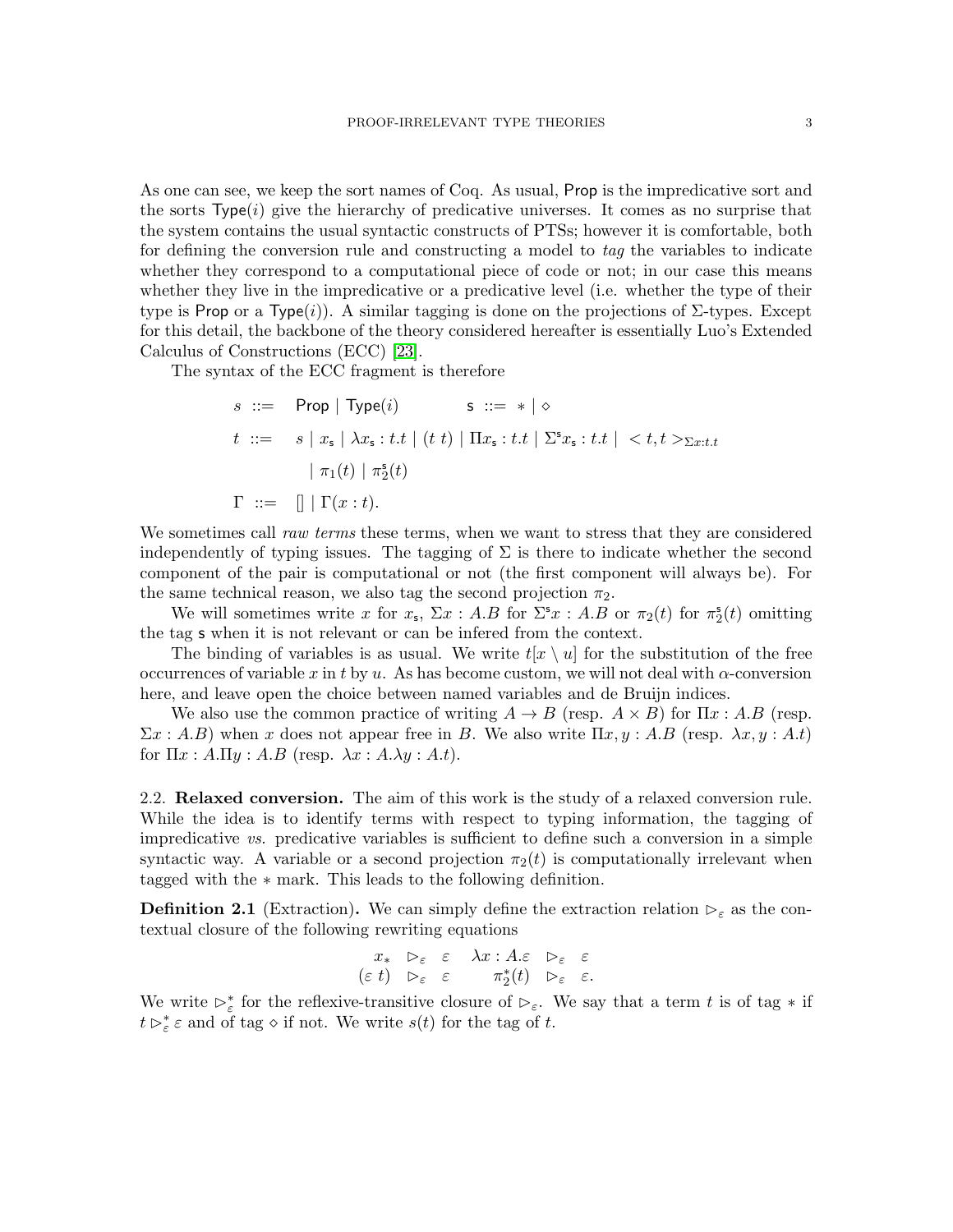**Definition 2.2** (Reduction). The β-reduction  $\rho_{\beta}$  is defined as the contextual closure of the following equations

$$
(\lambda x^{\mathsf{s}} : A.t \ u) \rhd_{\beta} t[x^{\mathsf{s}} \setminus u] \quad \text{if } s(u) = \mathsf{s}
$$

$$
\pi_1(_{\Sigma x:A.B}) \rhd_{\beta} a \quad \text{if } s(a) = \diamond
$$

$$
\pi_2^{\mathsf{s}}(_{\Sigma x:A.B}) \rhd_{\beta} b \quad \text{if } s(b) = \mathsf{s}.
$$

The restrictions on the right-hand side are there in order to ensure that the tag is preserved by reduction. Without them  $(\lambda x_0 : Prop.x_0)$  can reduce either to  $\varepsilon$  or to Prop which would falsify the Church-Rosser property. Actually we will see that these restrictions are always satisfied on well-typed terms, but are necessary in order to assert the meta-theoretic properties below. While these restrictions are specific to our way of marking computational terms, other methods will probably yield similar technical difficulties.

The relaxed reduction  $\triangleright_{\beta \varepsilon}$  is the union of  $\triangleright_{\beta}$  and  $\triangleright_{\varepsilon}$ . We write  $=_{\beta \varepsilon}$  for the reflexive, symmetric and transitive closure of  $\triangleright_{\beta\varepsilon}$  and  $\triangleright_{\beta\varepsilon}^*$  for the transitive-reflexive closure of  $\triangleright_{\beta\varepsilon}$ .

It is a good feature to have the predicative universes to be embedded in each other. It has been observed (Pollack, McKinna, Barras. . . ) that a smooth way to present this is to define a syntactic subtyping relation which combines this with  $=_{\beta}$  (or here  $=_{\beta\epsilon}$ ). Note that this notion of subtyping should not be confused with, for instance, subtyping of subset types in the style of PVS.

**Definition 2.3** (Syntactic subtyping)**.** The subtyping relation is defined on raw-terms as the transitive closure of the following equations

$$
\begin{aligned} \text{Type}(i) \le \text{Type}(i+1) & T =_{\beta \varepsilon} T' \Rightarrow T \le T' \\ B \le B' \Rightarrow \Pi x : A.B \le \Pi x : A.B'. \end{aligned}
$$

2.3. **Functional fragment typing rules.** The typing rules for the kernel of our theory are given in PTS-style [\[4\]](#page-18-6) and correspond to Luo's ECC. The differences are the use of subtyping in the conversion rule and the tagging of variables when they are "pushed" into the context.

The rules are given in figure [1.](#page-4-0) In the rule PROD, max is the maximum of two sorts for the order  $\textsf{Prop} < \textsf{Type}(0) < \textsf{Type}(1) < \ldots$ 

<span id="page-3-0"></span>2.4. **Treatment of propositional equality.** Propositional equality is a first example whose treatment changes when switching to a proof-irrelevant type theory. The definition itself is unchanged; two objects a and b of a given type  $A$  are equal if and only if they enjoy the same properties

$$
a =_A b \equiv \Pi P : A \rightarrow \text{Prop.}(P \ a) \rightarrow (P \ b)
$$

It is well-known that reflexivity, symmetry and transitivity of equality can easily be proved. When seen as an inductive definition, the definition of  $"=_A"$  is viewed as its own elimination principle.

Let us write refl for the canonical proof of reflexivity

$$
\mathsf{refl} \equiv \lambda A : \mathsf{Type}(i).\lambda x : A.\lambda P : A \to \mathsf{Prop}.\lambda p : (P \ x).p
$$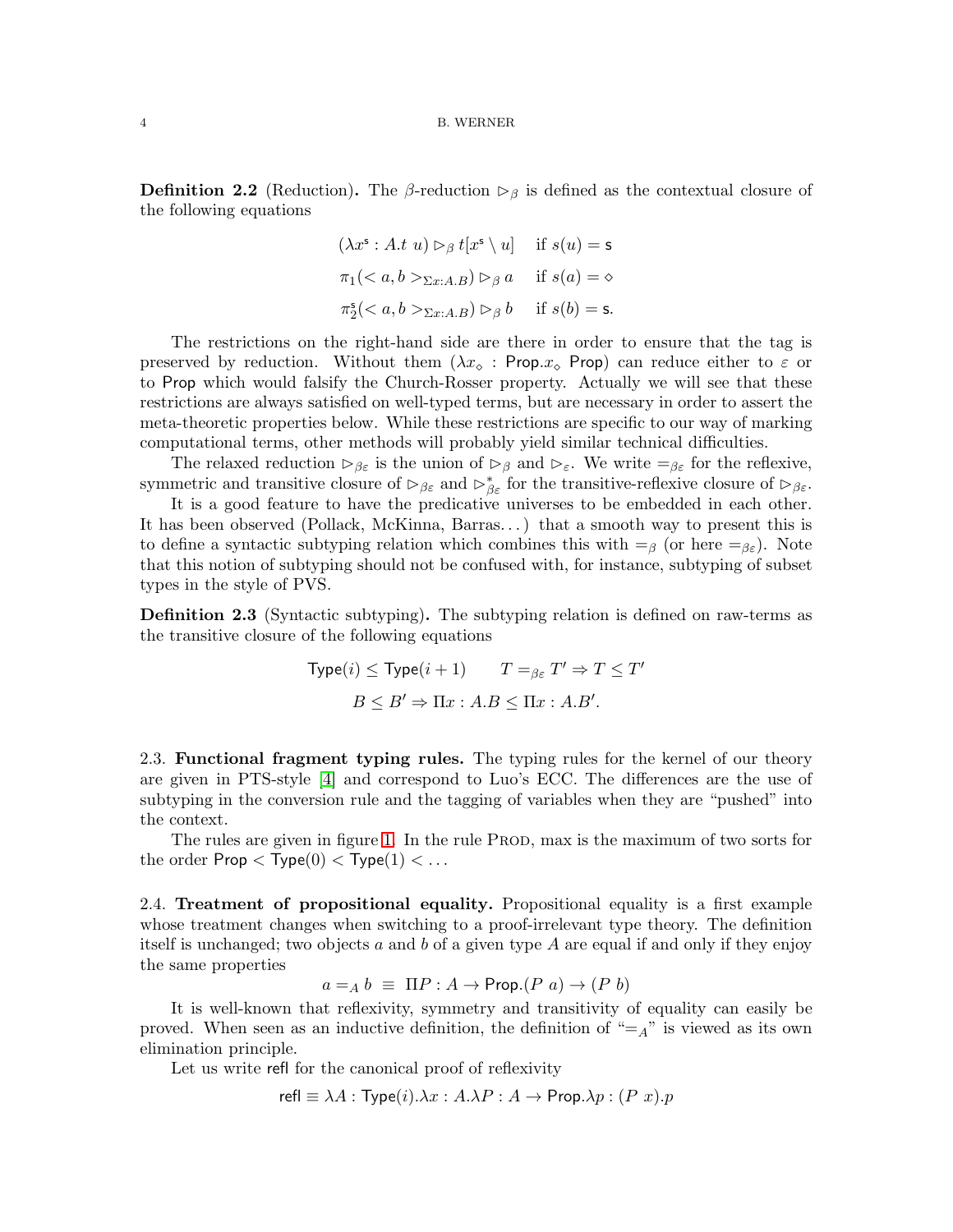$$
(PROF)\frac{\Gamma \vdash wf}{\Gamma \vdash Prop : Type(i)} \qquad (TYPE)\frac{\Gamma \vdash wf}{\Gamma \vdash Type(i) : Type(i + p)}
$$
\n
$$
(BASE)\frac{\Gamma \vdash wf}{\Gamma \vdash wf} \qquad (VaR)\frac{\Gamma \vdash wf}{\Gamma \vdash x : A} \text{if } (x : A) \in \Gamma
$$
\n
$$
(CONT)\frac{\Gamma \vdash A : Type(i)}{\Gamma(x_{\circ} : A) \vdash wf} \qquad (CONT^*)\frac{\Gamma \vdash A : Prop}{\Gamma(x_{\circ} : A) \vdash wf}
$$
\n
$$
(CONV)\frac{\Gamma \vdash t : A \qquad \Gamma \vdash B : s}{\Gamma \vdash t : B} \text{if } A \leq B
$$
\n
$$
(PROD)\frac{\Gamma \vdash A : s \qquad \Gamma(x_{\circ} : A) \vdash B : Type(i)}{\Gamma \vdash \Pi x_{\circ} : A.B : max(s, Type(i))}
$$
\n
$$
(PROD^*)\frac{\Gamma \vdash A : s \qquad \Gamma(x_{\circ} : A) \vdash B : Prop}{\Gamma \vdash \Pi x_{\circ} : A.B : Prop}
$$
\n
$$
(LAN)\frac{\Gamma(x : A) \vdash t : B}{\Gamma \vdash x : A.t : \Pi x : A.B} \qquad (APP)\frac{\Gamma \vdash t : \Pi x_{\circ} : A.B \qquad \Gamma \vdash u : A}{\Gamma \vdash (t u) : B[x \setminus u]} \text{ (if } s(u) = s)}
$$
\n
$$
(SIG)\frac{\Gamma(x_{\circ} : A) \vdash B : Type(i)}{\Gamma \vdash \Sigma^* x : A.B : Type(i)} \qquad (SIG^*)\frac{\Gamma(x_{\circ} : A) \vdash B : Prop}{\Gamma \vdash \Sigma^* x : A.B : Type(i)}}{\Gamma \vdash \prec a, b >_{\Sigma x : A.B : \Sigma^* x : A.B} \qquad (Prop1)\frac{\Gamma \vdash t : \Sigma^* x : A.B}{\Gamma \vdash \neg z(t) : B[x \setminus u] \qquad (PRO1)\frac{\Gamma \vdash t : \Sigma^* x : A.B}{\Gamma \vdash \neg z(t) : B[x \setminus \neg z(t)]}
$$

<span id="page-4-0"></span>Figure 1: The ECC fragment

In many cases, it is useful to extend this elimination over the computational levels

Eq<sub>\_\_rec<sub>i</sub></sub> : 
$$
\Pi A
$$
 : Type(*i*). $\Pi P$  :  $A \rightarrow \text{Type}(i)$ . $\Pi a, b$  :  $A.(P \ a) \rightarrow a =_A b \rightarrow (P \ b)$ 

There is however a peculiarity to  $Eq$  rec: in Coq, it is defined by case analysis and therefore comes with a computation rule. The term (Eq\_rec A P a b p e) of type (P b) reduces to p in the case where  $e$  is a canonical proof by reflexivity; in this case,  $a$  and  $b$  are convertible and thus coherence and normalization of the type theory are preserved.

As shown in the next section, such a reduction rule is useful, especially when programming with dependent types. In our proof-irrelevant theory however, we cannot rely on the information given by the equality proof e, since all equality proofs are treated as convertible. Furthermore, allowing, for any e, the reduction rule (Eq\_rec A P a b p e)  $\rhd$  p is too permissive, since it easily breaks the subject reduction property in incoherent contexts.

We therefore put the burden of checking convertibility between  $a$  and  $b$  on the reduction rule of Eq rec by extending reduction with the following, conditional rule

$$
(\text{Eq\_rec } A \ P \ a \ b \ p \ e) \rhd p \ \text{ if } a =_{\varepsilon} b
$$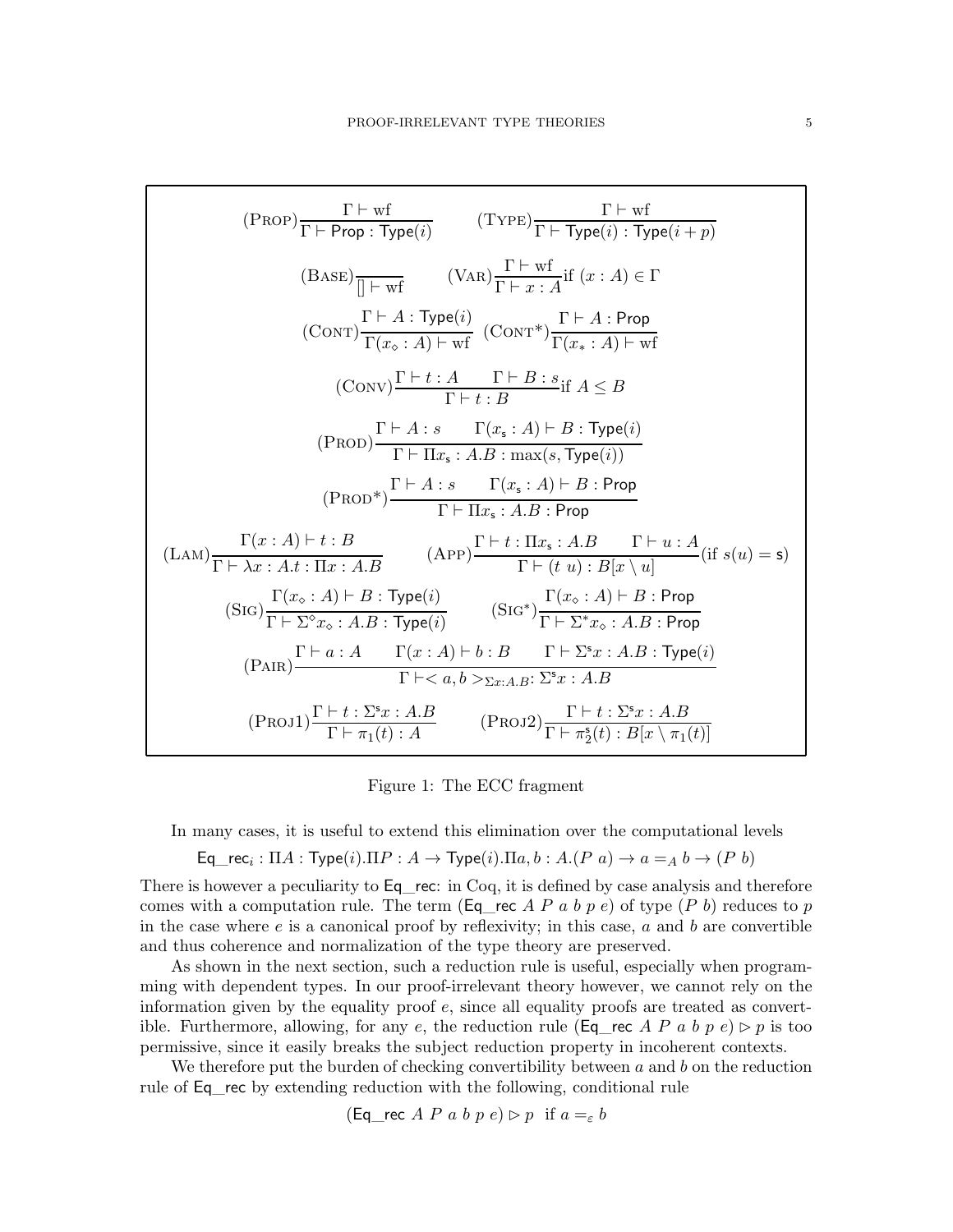When being precise, this means that  $=_{\varepsilon\beta}$  and  $\succeq$  are actually two mutual inductive definitions.

An alternative would be the non-linear rule

(Eq rec A P a a p e)  $\rhd$  p

but this allows an encoding of Klop's counter-example [\[20\]](#page-19-5) and thus breaks the Church-Rosser property (for untyped terms). We thus develop the metatheory for the first version.

<span id="page-5-0"></span>2.5. **Generalization.** In Coq, computational eliminations are provided for more inductive definitions than just propositional equality. The condition is that

(1) The definition has at most one constructor,

(2) the arguments of this constructor are all, themselves, non-computational.

It appears that it is reasonably straightforward to extend our type theory, by generalizing the Eq\_rec feature, in order to capture this Coq behavior in the case where the inductive definition is non-recursive. We briefly indicate how but without precise justification. The remainder of this paragraph is thus not considered in the meta-theoretical justifications; it is also not necessary for the rest of the article.

We write  $\Pi \vec{x} : \vec{A}.T$  for  $\Pi x_1 : A_1 \dots \Pi x_n : A_n.T$  and t  $\vec{u}$  for  $(t u_1 \dots u_n)$ .

Consider an inductive definition  $I : \Pi \vec{x} : \vec{A}$ . Prop with a unique constructor  $c : \Pi \vec{y}$ :  $\vec{B}$ . (I  $\vec{u}$ ). The non-computational elimination scheme is

I ind :  $\Pi P$  :  $(\Pi \vec{x} : \vec{A}.\text{Prop}).(\Pi \vec{y} : \vec{B}.P \vec{u}) \rightarrow \Pi \vec{x} : \vec{A}.I \vec{x} \rightarrow P \vec{x}$ 

with the reduction rule

$$
(\text{I} \text{ind } X \ p \ \vec{a} \ (c \ \vec{b})) \triangleright (p \ \vec{b})
$$

We can then provide a computational elimination

$$
I_{\text{\_rec}} : \Pi X : (\Pi \vec{x} : \vec{A} . \text{Type}).(\Pi \vec{y} : \vec{B} . X \ \vec{u}) \to \Pi \vec{x} : \vec{A} . I \ \vec{x} \to X \ \vec{x}
$$

with the following reduction rule

$$
(\mathbf{I}\_\mathit{rec}\ X\ p\ \vec{a}\ i) \rhd (p\ \vec{\varepsilon}) \qquad \text{if}\ \vec{u} =_{\beta\varepsilon} \vec{a}
$$

To understand the last condition, one should note that although the variables  $\vec{y}$  are free in  $\vec{u}$ , they do not interfere with the conversion since their types ensure they are all tagged by ∗.

2.6. **Data Types.** In order to be practical, the theory needs to be extended by inductive definitions in the style of Coq, Lego and others. We do not detail the typing rules and liberally use integers, booleans, usual functions and predicates ranging over them. We refer to the Coq documentation [\[11,](#page-18-7) [14\]](#page-18-8); for a possibly more modern presentation [\[8\]](#page-18-9) is interesting.

Let us just mention that data types live in Type. That is, for instance,  $nat : Type(0);$ thus, their elements are of tag  $\diamond$ .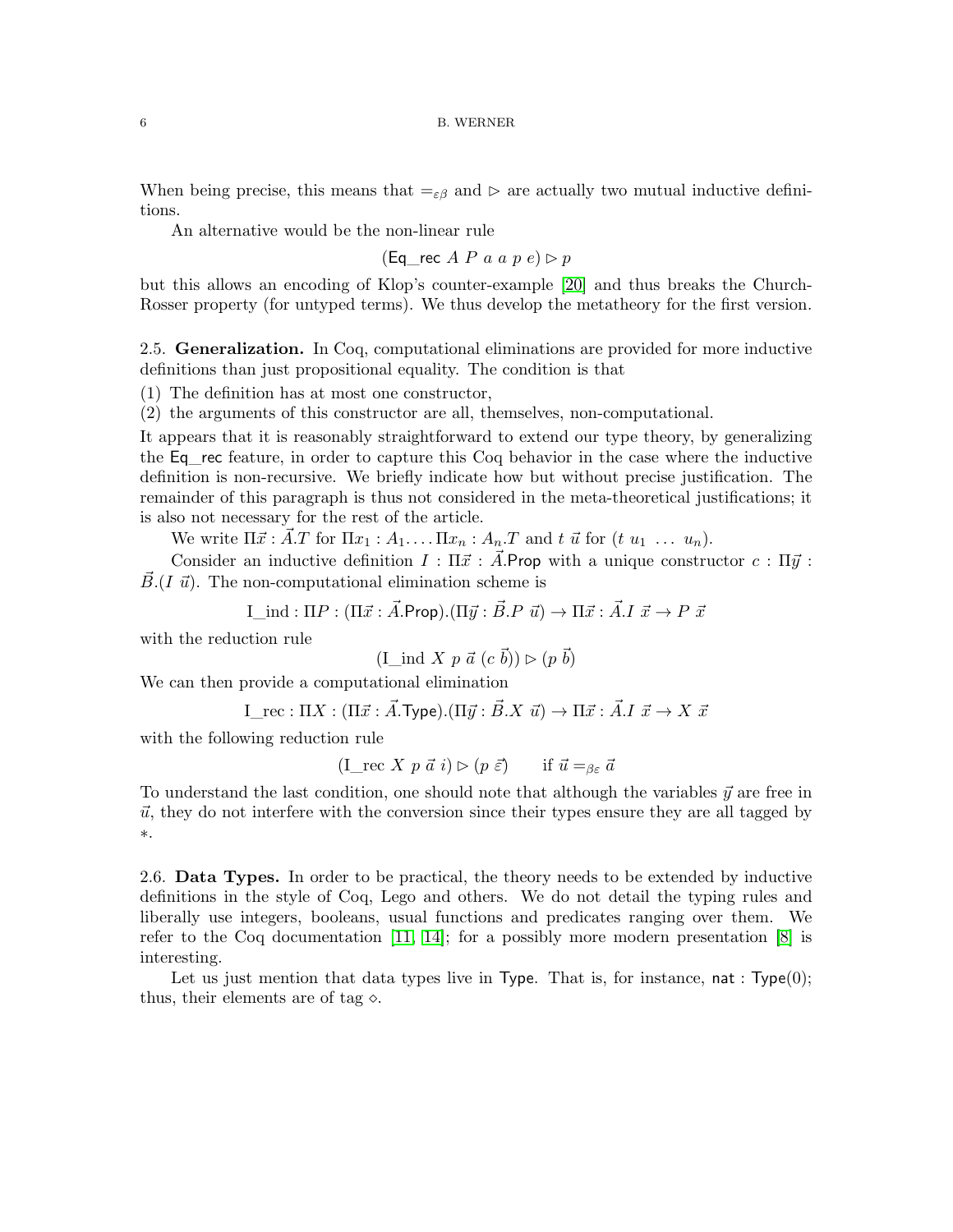### 3. Basic metatheory

We sketch the basic meta-theory of the calculus defined up to here. The proof techniques are relatively traditional, even if one has to take care of the more delicate behavior of relaxed reduction for the first lemmas (similarly to [\[29\]](#page-19-2)).

**Lemma 3.1.** *If*  $t \rhd_{\beta} t'$ , then  $s(t) = s(t')$ . Thus, the same is true if  $t \rhd_{\beta\varepsilon}^* t'$ .

*Proof.* By a straightforward case analysis of the form of  $t$ .

**Lemma 3.2** (β-postponement). If  $t \rhd_{\beta\varepsilon}^* t'$ , then there exists  $t''$  such that  $t \rhd_{\varepsilon}^* t''$  and  $t'' \rhd_{\beta}^* t'$ .

*Proof.* One first shows that if  $t \rhd_\beta t' \rhd_\varepsilon t''$ , then there exists  $t'''$  such that  $t \rhd^*_{\varepsilon} t'''$  and either  $t''' = t''$  or  $t''' \rhd_{\beta} t''$ . This is done by checking how the two redexes are located with respect to each other. The proof of the lemma then easily follows.

**Lemma 3.3** (Church-Rosser). For t *a raw term, if*  $t \rhd_{\beta\varepsilon}^* t_1$  *and*  $t \rhd_{\beta\varepsilon}^* t_2$ *, then there exists*  $t_3$  *such that*  $t_2 \rhd^*_{\beta\varepsilon} t_3$  *and*  $t_2 \rhd^*_{\beta\varepsilon} t_3$ *.* 

*Proof.* By a quite straightforward adaptation of the usual Tait and Martin-Löf method. The delicate point was to choose the right formulation of the reduction rule specific to the elimination of propositional equality, as mentioned in section [2.4.](#page-3-0)  $\Box$ 

An immediate but very important consequence is that

<span id="page-6-0"></span>**Corollary 3.4** (Uniqueness of product formation). *If*  $\Pi x : A.B \leq \Pi x : A'.B'$ , then  $A =_{\beta \varepsilon}$  $A'$  and  $B \leq B'$ .

<span id="page-6-1"></span>**Corollary 3.5.** *For any* T*,*

- $\bullet$   $T \leq$  Prop  $\iff$  Prop  $\leq T \iff T=_{\beta\varepsilon}$  Prop  $\iff T \rhd_{\beta\varepsilon}^*$  Prop
- $T \leq$  Type $(i) \iff T \rhd^*_{\beta\varepsilon}$  Type $(j)$  *with*  $j \leq i$
- $\bullet$  Type $(i) \leq T \iff T \rhd^*_{\beta\varepsilon}$  Type $(j)$  *with*  $i \leq j$
- *if*  $T \leq U$  *and*  $U \leq T$  *then*  $U =_{\beta \varepsilon} T$ *.*

Furthermore,  $\triangleright_{\varepsilon}$  is obviously strongly normalizing. One therefore can "pre-cook" all terms by  $\triangleright_{\varepsilon}$  when checking relaxed convertibility.

**Lemma 3.6** (pre-cooking of terms). Let  $t_1$  and  $t_2$  be raw terms. Let  $t'_1$  and  $t'_2$  be their *respective*  $\triangleright_{\varepsilon}$ -normal forms. Then,  $t_1 =_{\beta \varepsilon} t_2$  *if and only if*  $t'_1 =_{\beta} t'_2$ .

While this property is important for implementation, its converse is also true and semantically understandable. Computationally relevant  $\beta$ -reductions are never blocked by not-yet-performed  $\varepsilon$ -reductions.

**Lemma 3.7.** *Let*  $t_1$  *be any raw term. Suppose*  $t_1 \rhd_{\varepsilon} t_2 \rhd_{\beta} t_3$ *. Then there exists*  $t_4$  *such that*  $t_1 \rhd_{\beta} t_4 \rhd_{\varepsilon}^* t_3.$ 

*Proof.* It is easy to see that  $\triangleright_{\varepsilon}$  cannot create new  $\beta$ -redexes, nor does it duplicate existing ones.  $\Box$ 

**Lemma 3.8.** *If*  $t \rhd_{\beta \varepsilon} t'$ , for any term u and variable  $x_{s(u)}$ , one has  $t[x_{s(u)} \setminus u] \rhd_{\beta \varepsilon} t'[x_{s(u)} \setminus u]$ . *Thus, if*  $t =_{\beta \varepsilon} t'$  then  $t[x_{s(u)} \setminus u] =_{\beta \varepsilon} t'[x_{s(u)} \setminus u]$ .

*Proof.* By straightforward induction over the structure of t. One uses the fact that, since  $x_{s(u)}$  and u have the same syntactic sort, the terms t and  $t[x_{s(u)} \setminus u]$  also have the same syntactic sort.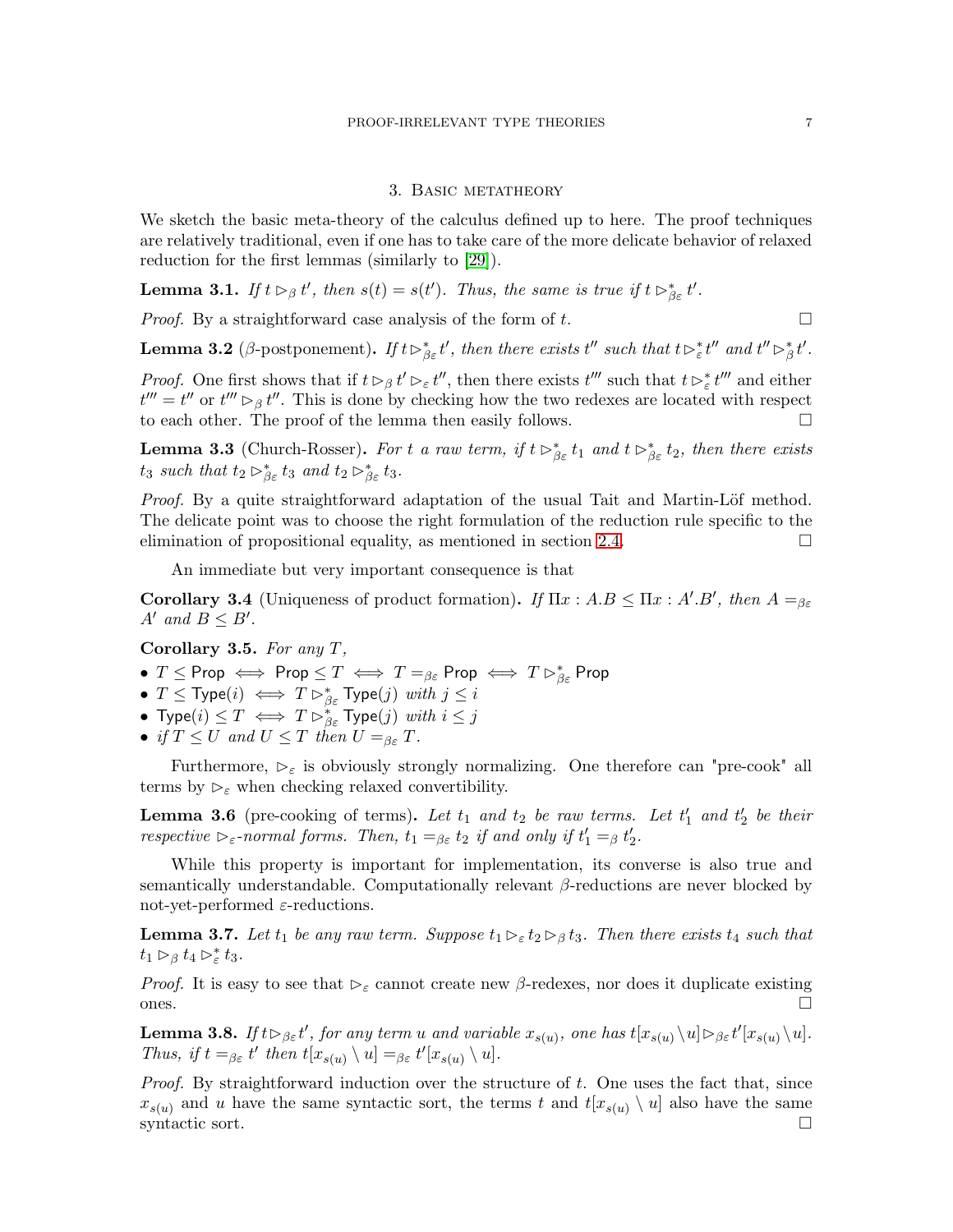<span id="page-7-0"></span>**Lemma 3.9** (Substitution). *If*  $\Gamma(x : A) \Delta \vdash t : T$  *and*  $\Gamma \vdash a : A$  *are derivable, if* a *and* x *have the same (syntactic) sort, then*  $\Gamma\Delta[x \setminus a] \vdash t[x \setminus a] : T[x \setminus a]$  *is derivable.* 

*Proof.* By induction over the structure of the first derivation, like in the usual proof. The condition over the syntactic sorts is necessary for the case of the conversion rule, in order to apply the previous lemma.

**Lemma 3.10** (Inversion or Stripping). *If*  $\Gamma \vdash t : T$  *is derivable, then so are*  $\Gamma \vdash wf$  *and*  $\Gamma \vdash T$ : *s for some sort s. Furthermore, the following clauses hold.* 

| If $\Gamma \vdash x : T$ is derivable, then:                        | If $\Gamma \vdash (t \ u) : V \ \text{is} \ \text{derivable}, \ \text{then:}$   |
|---------------------------------------------------------------------|---------------------------------------------------------------------------------|
| $\bullet$ $(x,U) \in \Gamma$ ,                                      | $\bullet \Gamma \vdash t : \Pi x : U.W,$                                        |
| • $\Gamma \vdash T : s \text{ is derivable},$                       | $\bullet \Gamma \vdash u: U,$                                                   |
| $\bullet U \leq T.$                                                 | $\bullet$ $W[x \setminus u] \leq V$ .                                           |
| If $\Gamma \vdash \lambda x : U.t : W$ is derivable, then:          | If $\Gamma \vdash \Pi x : A.B : T$ is derivable, then                           |
| $\bullet \Gamma(x:U) \vdash t:T,$                                   | $\bullet \Gamma \vdash A : s_1,$                                                |
| $\bullet \ \Pi x : U.T \leq W.$                                     | $\bullet \Gamma(x:A) \vdash B:s_2,$                                             |
|                                                                     | • <i>either</i> $s_2$ = Prop and Prop $\leq T$                                  |
|                                                                     | or $max(s_1, s_2) \leq T$ .                                                     |
| If $\Gamma \vdash \Sigma^* x_\diamond : A.B : T$ is derivable, then | If $\Gamma \vdash \Sigma^{\diamond} x_{\diamond} : A.B : T$ is derivable, then  |
| • $\Gamma \vdash A : \mathsf{Type}(i),$                             | • $\Gamma \vdash A : \mathsf{Type}(i),$                                         |
| • $\Gamma(x:A) \vdash B : \mathsf{Prop},$                           | • $\Gamma(x:A) \vdash B : \text{Type}(j),$                                      |
| • Type $(i) \leq T$ .                                               | • Type $(max(i, j)) \leq T$ .                                                   |
| $\Gamma \vdash \Sigma x_* : A.B : T \text{ is not derivable.}$      | If $\Gamma \vdash < t, u>_{\Sigma x_{\diamond} : T.U}: V \text{ is derivable},$ |
|                                                                     | $\bullet \Sigma x_{\diamond}: T.U \leq V,$                                      |
|                                                                     | $\bullet \Gamma \vdash t : T,$                                                  |
|                                                                     | • $\Gamma \vdash u: U[x_{\diamond} \setminus t],$                               |
|                                                                     | $\bullet s(t) = \diamond.$                                                      |
| If $\Gamma \vdash \pi_1(t) : T$ is derivable, then                  | If $\Gamma \vdash \pi_2^s(t) : T$ is derivable, then                            |
| $\bullet \Gamma \vdash t : \Sigma x_{\diamond} : A.B,$              | $\bullet \Gamma \vdash t : \Sigma^s x_\diamond : A.B,$                          |
| $\bullet$ $A \leq T$ .                                              | $\bullet$ $B[x_{\diamond} \setminus \pi_1(t)] \leq T$                           |
| If $\Gamma \vdash$ Prop : T is derivable, then $Type(1) \leq T$     | If $\Gamma \vdash \mathsf{Type}(i): T$ , then $\mathsf{Type}(i+1) \leq T$       |

*Proof.* Simultaneously by induction over the derivation.  $\Box$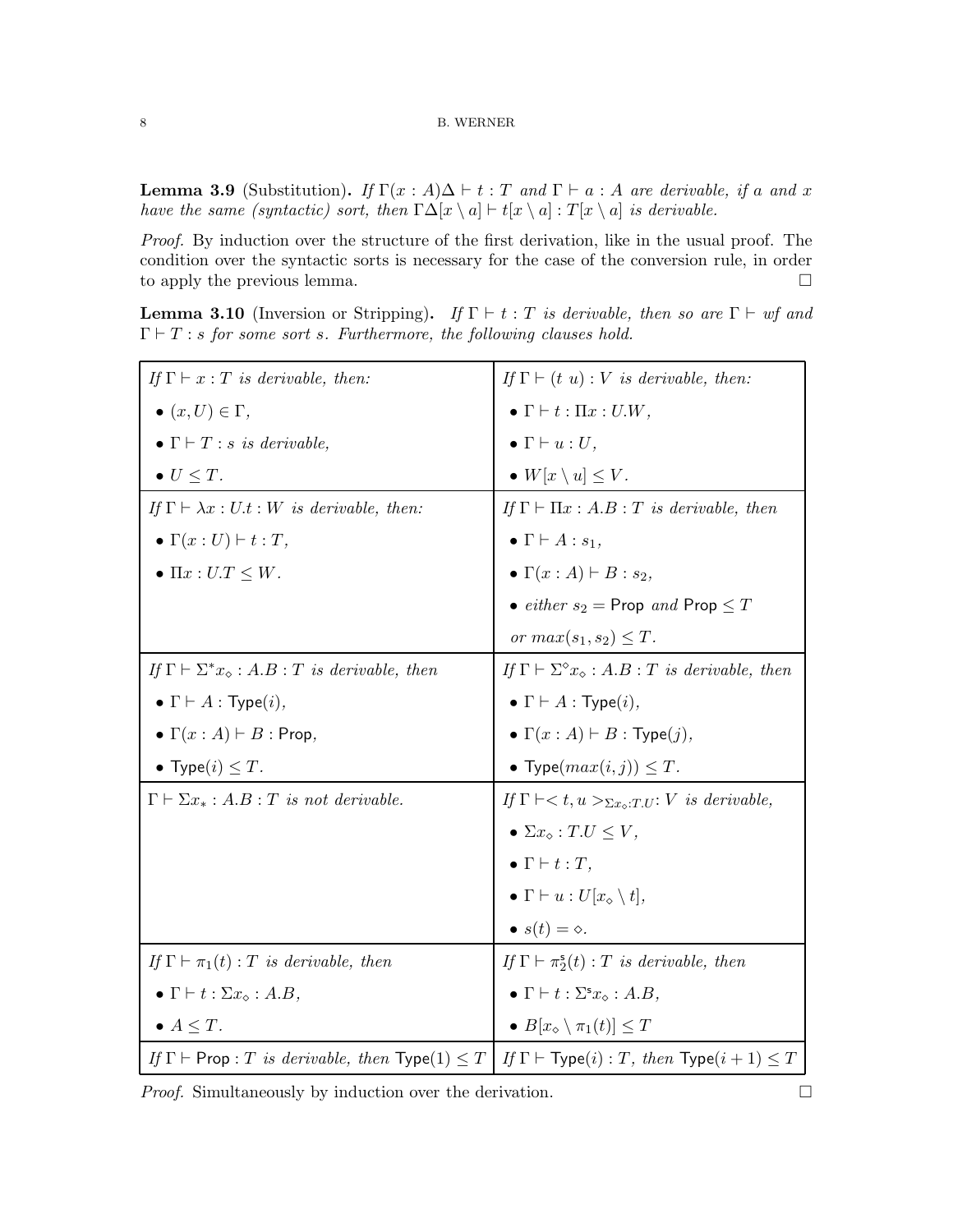**Corollary 3.11** (Principal type). If  $\Gamma \vdash t : T$ , then there exists U such that  $\Gamma \vdash t : U$  and *for all*  $V$ *, if*  $\Gamma \vdash t : V$ *, then*  $U \leq V$ *.* 

*Proof.* By induction over the structure of t, using the previous lemma and corollaries [3.4](#page-6-0) and [3.5.](#page-6-1)

Of course, subject reduction holds only for  $\triangleright_{\beta}$ -reduction, since  $\varepsilon$  is not meant to be typable.

**Lemma 3.12** (Subject reduction). *If*  $\Gamma \vdash t : T$  *is derivable, if*  $t \rhd_{\beta} t'$  (*resp.*  $T \rhd_{\beta} T'$ ,  $\Gamma \rhd_{\beta} \Gamma'$ , then  $\Gamma \vdash t' : T$  (resp.  $\Gamma \vdash t : T', \Gamma' \vdash t : T$ ).

*Proof.* By induction over the structure of t. Depending upon the position of the redex, one uses either the substitution or the stripping lemmas above. We only detail the case where a  $\beta$ -reduction occurs at the root of the term.

If  $t = \lambda x^s : U \cdot v$ ,  $s(u) = s$  and  $t' = v[x^s \setminus u]$ , we know that  $\Gamma(x^s : U) \vdash v : V, \Gamma \vdash u : U$ and  $V[x^s \setminus u] \leq T$ . Thus we can apply lemma [3.9](#page-7-0) to deduce

$$
\Gamma \vdash v[x^{\mathsf{s}} \setminus u] : V[x^{\mathsf{s}} \setminus u]
$$

and

$$
\Gamma \vdash V[x^{\mathsf{s}} \setminus u] : s
$$

where s is the sort such that  $\Gamma(x^s : U) \vdash V : s$ . The result then follows through one application of the conversion rule.  $\Box$ 

**Lemma 3.13.** If  $\Gamma \vdash t : T$  is derivable, then there exists a sort s such that  $\Gamma \vdash T : s$ ; *furthermore*  $\Gamma \vdash T$  : Prop *if and only if t is of tag*  $*$ .

*Proof.* By induction over the structure of t. The Church-Rosser property ensures that Prop and  $Type(i)$  are not convertible.

A most important property is of course normalization. We do not claim any proof here, although we very strongly conjecture it. A smooth way to prove it is probably to build on top of the simple set-theoretical model using an interpretation of types as saturated  $\Lambda$ -sets as first proposed by Altenkirch [\[2,](#page-18-10) [27\]](#page-19-6).

**Conjecture 3.14** (Strong Normalization). If  $\Gamma \vdash t : T$  is derivable, then t is strongly normalizing.

Stating strong normalization is important in the practice of proof-checking, since it entails decidability of type-checking and type-inference.

**Corollary 3.15.** *Given*  $\Gamma$ *, it is decidable whether*  $\Gamma \vdash wf$ *. Given*  $\Gamma$  *and a raw term t, it is decidable whether there exists*  $T$  *such that*  $\Gamma \vdash t : T$  *holds.* 

*Proof.* By induction over the structure of t, using the stripping lemma. Normalization ensures that the relation  $\leq$  is decidable for well-formed types.  $\Box$ 

The other usual side-product of normalization is a syntactic assessment of constructivity.

**Corollary 3.16.** *If*  $[] \vdash t : \Sigma x : A.B,$  *then*  $t \triangleright^*_{\beta} < a, b >_{\Sigma x:A.B}$  *with*  $[] \vdash a : A$  *and*  $[| \vdash b : B[x \setminus a].$ 

*Proof.* By case analysis over the normal form of t, using the stripping lemma.  $\square$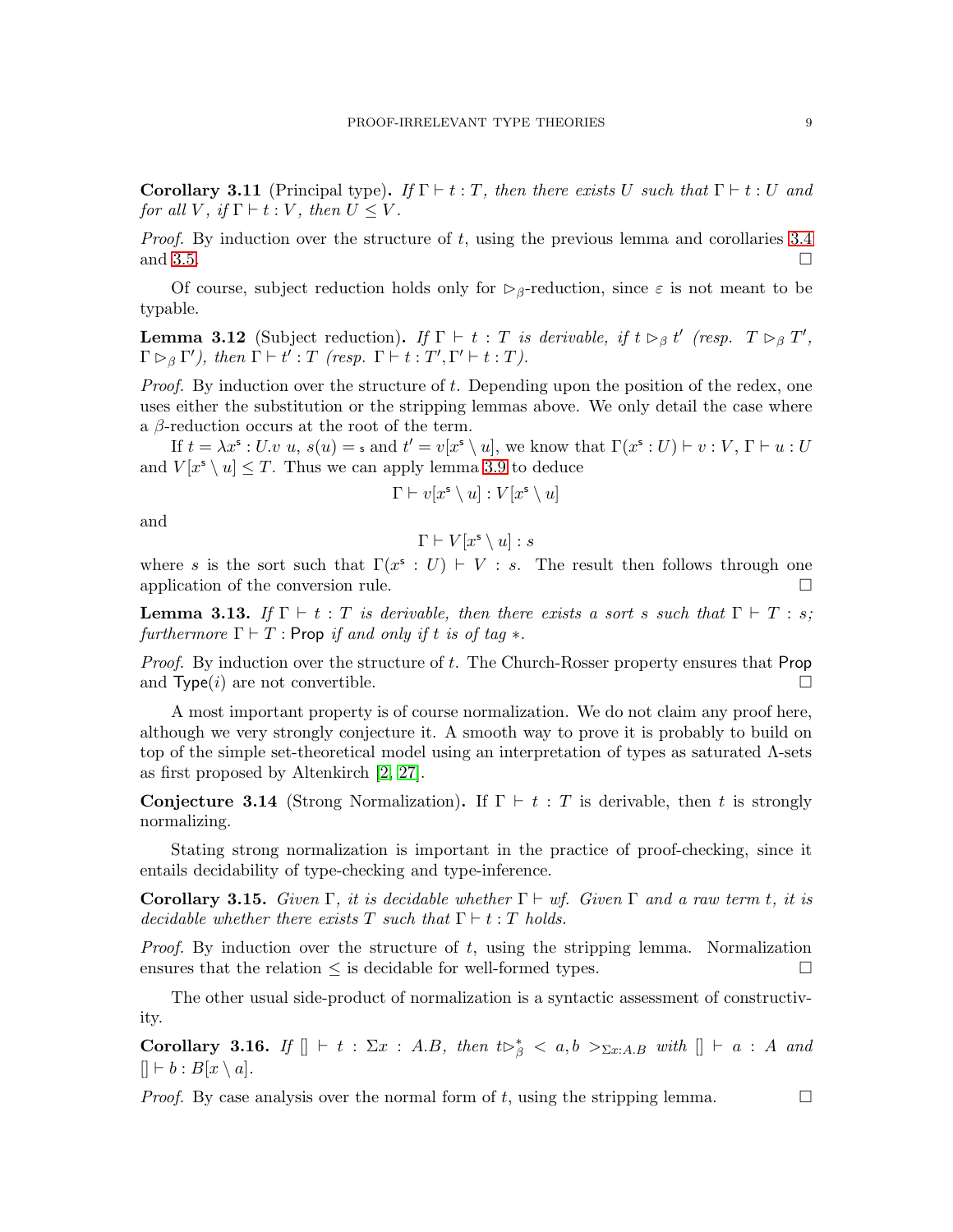## 4. Programming with dependent types

We now list some applications of the relaxed conversion rule, which all follow the slogan that proof-irrelevance makes programming with dependent types more convenient and efficient.

From now on, we will write  $\{x : A|P\}$  for  $\Sigma^*x : A.P$ , that is for a  $\Sigma$ -type whose second component is non-computational.

4.1. **Dependent equality.** Programming with dependent types means that terms occur in the type of computational objects (i.e. not only in propositions). The way equality is handled over such families of types is thus a crucial point which is often problematic in intensional type theories.

Let us take a simple example. Suppose we have defined a data-type of arrays over some type A. If n is a natural number, (tab n) is the type of arrays of size n. That is tab : nat  $\rightarrow$  Type(*i*). Furthermore, let us assume we have a function modeling access to the array acc :  $\Pi n$  : nat.tab  $n \to \textsf{nat} \to A$ .

Commutativity of addition can be proved in the theory: com :  $\Pi m, p$ : nat. $(m + p)$  $(p+m)$ . Yet tab  $(m+p)$  and tab  $(p+m)$  are two distinct types with distinct inhabitants. For instance, if we have an array t: tab  $(m+p)$ , we can use the operator Eq\_rec described above to transform it into an array of size  $p + m$ 

$$
t' \equiv \text{Eq\_rec } nat \text{ tab } (m+p) (p+m) t (\text{com } (m+p) (p+m)) : \text{tab}(p+m)
$$

Of course,  $t$  and  $t'$  should have the same inhabitants, and we would like to prove

 $\Pi i$  : nat.acc  $(m+p)$   $t$   $i =_A$  acc  $(p+m)$   $t'$   $i$ 

It is known [\[19,](#page-19-7) [25\]](#page-19-8) that in order to do so, one needs the reduction rule for Eq\_rec together with a proof that equality proofs are unique. The latter property being generally established by a variant of what Streicher calls the "K axiom"

$$
K: \Pi A: \text{Type}.\Pi a: A.\Pi P: a =_A a \rightarrow \text{Prop}.(P \text{ (refl } a)) \rightarrow \Pi e: a =_A a.(P \text{ } e)
$$

where refl stands for the canonical proof by reflexivity.

Here, since equality proofs are also irrelevant to conversion, this axiom becomes trivial. Actually, since  $(P e)$  and  $(P (refl a))$  are convertible, this statement does not even need to be mentioned anymore, and the associated reduction rule becomes superfluous.

In general, it should be interesting to transpose work like McBride's [\[25\]](#page-19-8) in the framework of proof-irrelevant theories.

4.2. **Partial functions and equality over subset types.** In the literature of type theory, subset types come in many flavors; they designate the restriction of a type to the elements verifying a certain predicate. The type  $\{x : A|P\}$  can be viewed as the constructive statement "there exists an element of A verifying  $P$ ", but also as the data-type A restricted to elements verifying  $P$ . In most current intensional type theories, the latter approach is not very practical since equality is defined over it in a too narrow way. We have  $\langle a, p \rangle = \beta \langle a', p' \rangle$  only if  $a =_{\beta} a'$  and  $p =_{\beta} p'$ ; the problem is that one would like to get rid of the second condition. The same is true for propositional Leibniz equality and one can establish

$$
\langle a, p \rangle =_{\{x : A|P\}} \langle a, p' \rangle \to p =_{P[x \setminus a]} p'
$$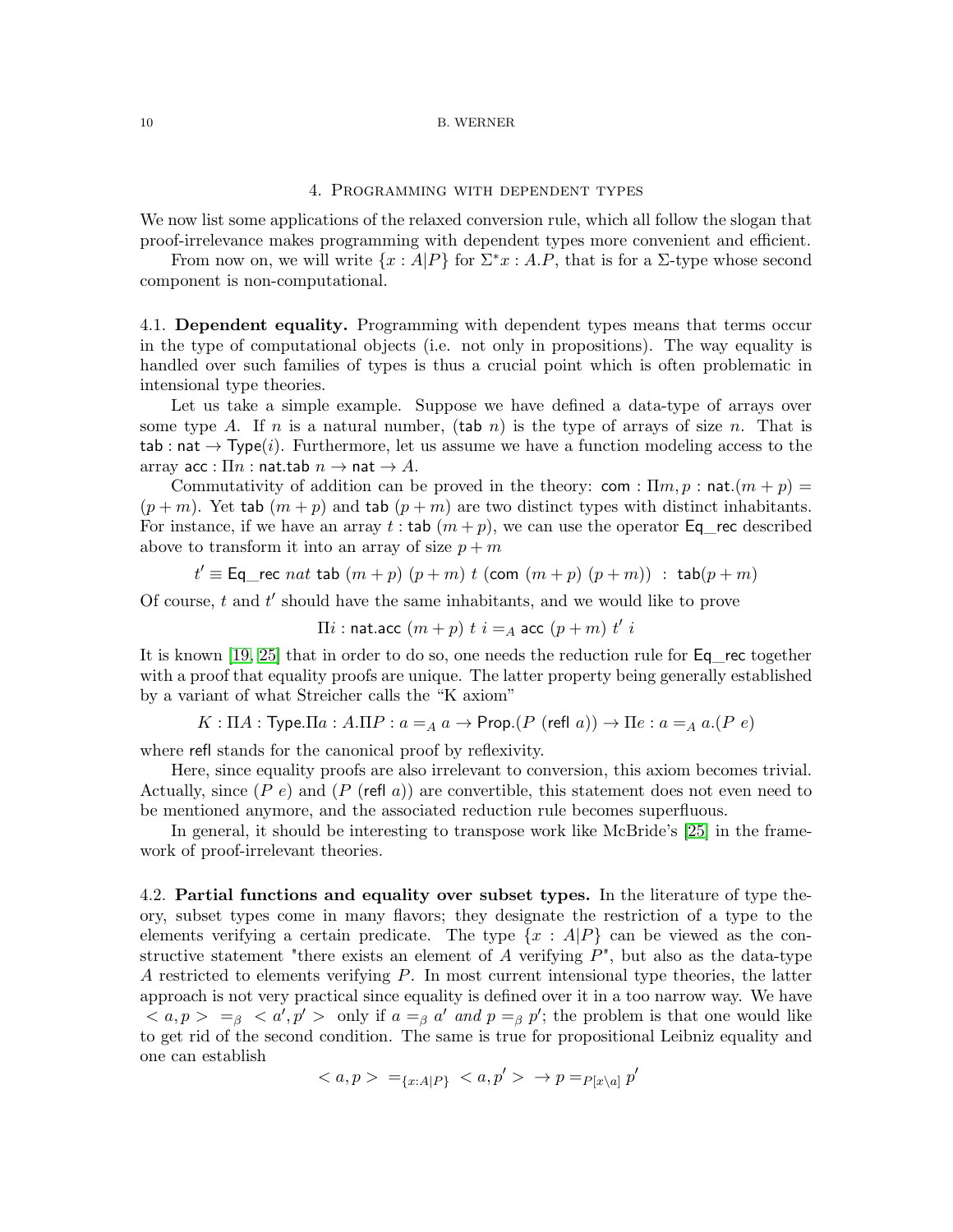In general however, one is only interested in the validity of the assertion  $(P, a)$ , not the way it is proved. A program awaiting an argument of type  $\{x : A|P\}$  will behave identically if fed with  $\langle a, p \rangle$  or  $\langle a, p' \rangle$ .

Therefore, each time a construct  $\{x : A|P\}$  is used indeed as a data-type, one cannot use Leibniz equality in practice. Instead, one has to define a less restrictive equivalence relation  $\simeq_{AP}$  which simply states that the two first components of the pair are equal

$$
\langle a, p \rangle \simeq_{A,P} \langle a', p' \rangle \equiv a =_A a'
$$

But using  $\simeq_{A,P}$  instead of  $=_{\{x:A\mid P\}}$  quickly becomes very tedious; typically, for every function  $f: \{x : A|P\} \rightarrow B$  one has to prove

$$
\Pi c, c' : \{x : A|P\} . c \simeq_{A,P} c' \rightarrow (f c) =_B (f c')
$$

and even more specific statements if  $B$  is itself a subset type.

In our theory, one can prove without difficulties that  $=_{\{x:A|P\}}$  and  $\simeq_{A,P}$  are equivalent, and there is indeed no need anymore for defining  $\simeq_{A,P}$ . Furthermore, one has  $\langle a, p \rangle$  $=_{\beta \varepsilon} < a, p' >$ , so the two terms are computationally identified which is stronger than Leibniz equality, avoids the use of the deductive level and makes proofs and developments more concise.

*Array bounds.* The same can be observed when partial functions are curryfied. Let us take again the example of arrays, but suppose this time the access function awaits a proof that the index is within the bounds of the array.

$$
\begin{aligned}\n\text{tab} & \therefore \quad \text{nat} \rightarrow \text{Type}(i) \\
\text{acc} & \therefore \quad \text{In} \colon n \text{ at.} \text{tab } n \rightarrow \text{In} \colon n \text{ at.} \, i < n \rightarrow A\n\end{aligned}
$$

So given an array  $t$  of size  $n$ , its corresponding access function is

$$
a \equiv \text{acc } n \ t \ : \ \Pi i : n \cdot i \cdot n \to A
$$

In traditional type theory, this definition is cumbersome to use, since one has to state explicitly that the values  $(a \, i \, p_i)$ , where  $p_i : i < n$  do not depend upon  $p_i$ . The type above is therefore not sufficient to describe an array; instead one needs the additional condition

 $T_{irr}$ :  $\Pi i$ :  $nat \Pi p_i, p'_i$ :  $i < n.(a \ i \ p_i) =_A (a \ i \ p'_i)$ 

where  $=$ <sub>A</sub> stands for the propositional Leibniz equality.

This is again verbose and cumbersome since  $T_{irr}$  has to be invoked repeatedly. In our theory, not only the condition  $T_{irr}$  becomes trivial, since for any  $p_i$  and  $p'_i$  one has  $(a i p_i) =_{\beta \varepsilon} (a i p'_i)$ , but this last coercion is stronger than propositional equality: there is no need anymore to have recourse to the deductive level and prove this equality. The proof terms are therefore clearer and smaller.

4.3. **On-the-fly extraction.** An important point, which we only briefly mention here is the consequence for the implementation when switching to a proof-irrelevant theory. In a proofchecker, the environment consists of a sequence of definitions or lemmas which have been type-checked. If the proof-checker implements a proof-irrelevant theory, it is reasonable to keep two versions of each constant: the full proof-term, which can be printed or re-checked, and the extracted one (that is  $\epsilon_{\epsilon}$ -normalized) which is used for conversion check. This would be even more natural when building on recent Coq implementations which already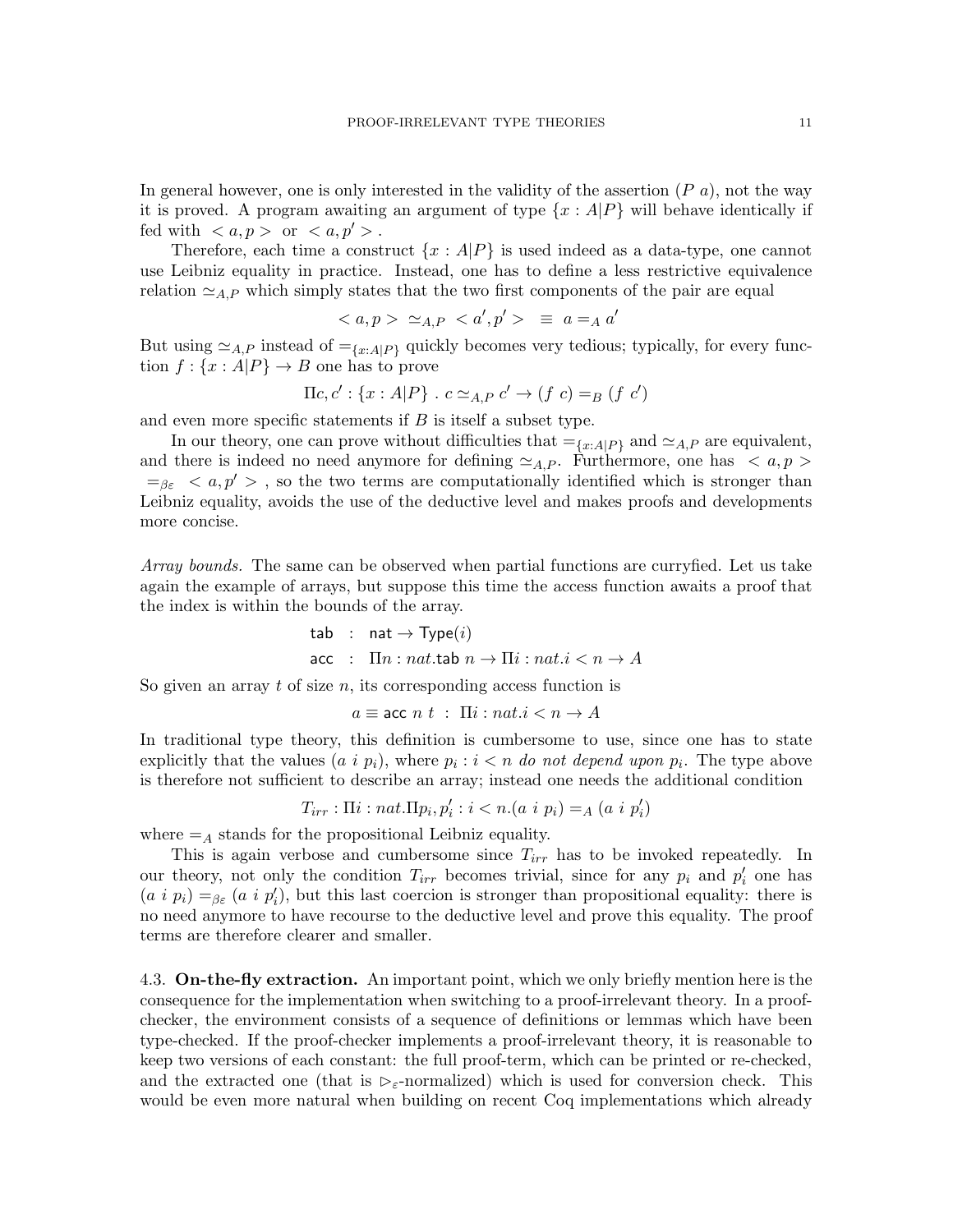use a dual storing of constants, the second representation being non-printable compiled code precisely used for fast conversion check.

In other words, a proof-system built upon a theory as the one presented here would allow the user to efficiently exploit the computational behavior of a constructive proof in order to prove new facts. This makes the benefits of program extraction technology available inside the system and helps transforming proof-system into viable programming environments.

## 5. Relating to PVS

Subset types also form the core of PVS. In this formalism the objects of type  $\{x : A|P\}$  are also of type A, and objects of type A can be of type  $\{x : A|P\}$ . This makes type checking undecidable and is thus impossible in our setting. But we show that it is possible to build explicit coercions between the corresponding types of our theory which basically behave like the identity.

What is presented in this section is strongly related to the work of Sozeau [\[35\]](#page-19-9), which describes a way to provide a PVS style input mode for Coq.

The following lemma states that the construction and destruction operations of our subset types can actually be omitted when checking conversion.

**Lemma 5.1** (Singleton simplification)**.** *The typing relation of our theory remains unchanged if we extend the*  $\epsilon_{\varepsilon}$  *reduction of our theory by*<sup>[2](#page-11-0)</sup>.

$$
\langle a, p \rangle \sum_{x : x : A.P} \quad \triangleright_{\varepsilon} \quad a
$$
  

$$
\pi_1(c) \quad \triangleright_{\varepsilon} \quad c \text{ when } c : \Sigma^* x : A.B
$$

The following definition is directly transposed<sup>[3](#page-11-1)</sup> from PVS  $[31]$ . We do not treat dependent types in full generality (see chapter 3 of [\[31\]](#page-19-10)).

**Definition 5.2** (Maximal super-type). The maximal super-type is a partial function  $\mu$ from terms to terms, recursively defined by the following equations. In all these equations, A and B are of type  $Type(i)$  in a given context.

$$
\mu(A) \equiv A \quad \text{if } A \text{ is a data-type} \qquad \mu(\{x : A | P\}) \equiv \mu(A)
$$
\n
$$
\mu(A \to B) \equiv A \to \mu(B) \qquad \mu(A \times B) \equiv \mu(A) \times \mu(B).
$$

**Definition 5.3** ( $\eta$ -reduction). The generalized  $\eta$ -reduction, written  $\triangleright_n$ , is the contextual closure of

$$
\lambda x : A.(t \ x) \quad \rhd_{\eta} \quad t \text{ if } x \text{ is not free in } t
$$
  

$$
< \pi_1(t), \pi_2(t) > \rhd_{\eta} \quad t
$$

We can now construct the coercion function from A to  $\mu(A)$ .

**Lemma 5.4.** *If*  $\Gamma \vdash A : \mathsf{Type}(i)$  *and*  $\mu(A)$  *is defined, then* •  $\Gamma \vdash \mu(A)$ : Type(*i*),

<span id="page-11-0"></span> $^{2}$ To make the second clause rigorous, a solution is to modify slightly the theory by adding a tag the first projection  $(\pi_1^*(t)$  and  $\pi_1^*(t)$ ). This does not significantly change the metatheory.

<span id="page-11-1"></span><sup>3</sup>A difference is that in PVS, propositions and booleans are identified; but this point is independent of this study. It is however possible to do the same in our theory by assuming a computational version of excluded-middle.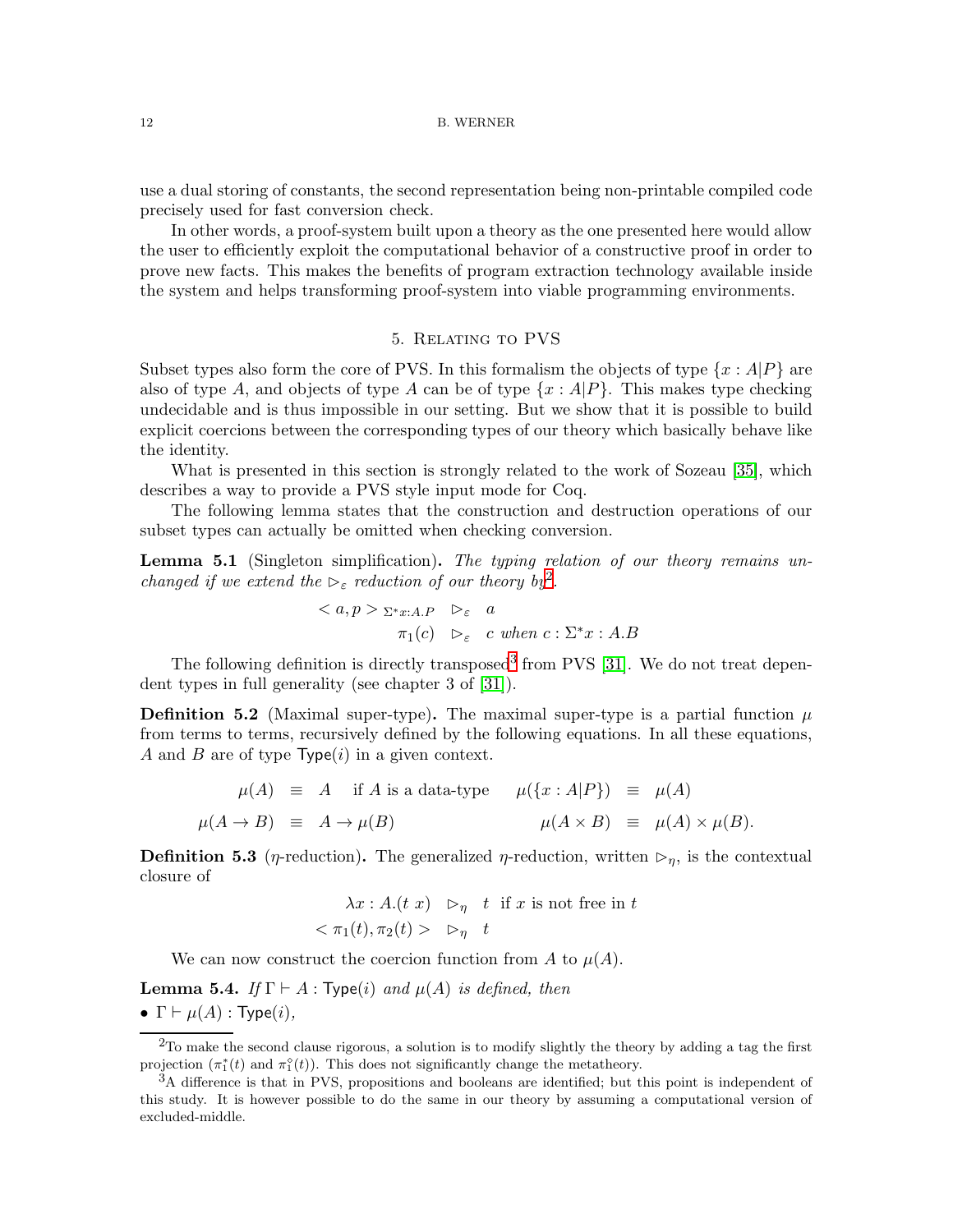- *there exists a function*  $\overline{\mu}(A)$  *which is of type*  $A \rightarrow \mu(A)$  *in*  $\Gamma$ *,*
- furthermore, when applying the singleton simplification S to  $\overline{\mu}(A)$  one obtains an  $\eta$ *expansion of the identity function; to be precise,*  $\mathcal{S}(\overline{\mu}(A)) \rhd_{\varepsilon\beta\eta}^* \lambda x : A.x$ .

*Proof.* It is almost trivial to check that  $\Gamma \vdash \mu(A)$ : Type(i). The two other clauses are proved by induction over the structure of A.

• If A is of the form  $\{x : B|P\}$  with  $\overline{\mu}(B) : B \to \mu(B)$ , then

$$
\overline{\mu}(A) \equiv \lambda x : \{x : B|P\} . (\overline{\mu}(B) \pi_1(x)) : \{x : B|P\} \to \mu(B)
$$

Furthermore, since P : Prop,  $\pi_1(x)$  is here simplified to x, and by induction hypothesis we know that  $\mathcal{S}(\overline{\mu}(B))$  x reduces to x. We can conclude that  $\mathcal{S}(\overline{\mu}(A)) \rhd_{\varepsilon\beta\eta}^* \lambda x : \{x : B|P\}.x$ .

• If A is of the form  $C \to B$  with  $\overline{\mu}(B) : B \to \mu(B)$ , then

$$
\overline{\mu}(A) \equiv \lambda h : C \to B.\lambda x : C.\overline{\mu}(B) \ (h \ x) : C \to \mu(B)
$$

Since  $(\mathcal{S}(\overline{\mu}(B)) (h x)) \triangleright_{\varepsilon \beta \eta}^* (h x)$ , we have  $\mathcal{S}(\overline{\mu}(A)) \triangleright_{\varepsilon \beta \eta}^* \lambda h : A \to B.h$ .

• If A is of the form  $B \times C$ , then

$$
\overline{\mu}(A) \equiv \lambda x : B \times C. < (\overline{\mu}(B) \pi_1(x)), (\overline{\mu}(C) \pi_2(x)) >_{\mu(B) \times \mu(C)}
$$

Again, the induction hypotheses assure that  $\overline{\mu}(A) \rhd^*_{\varepsilon\beta\eta} \lambda x : B \times C.x.$ 

The opposite operation, going from from  $\mu(A)$  to A, can only be performed when some conditions are verified (*type-checking conditions*, or TCC's in PVS terminology). We can also transpose this to our theory, still keeping the simple computational behavior of the coercion function. This time however, our typing being less flexible than PVS', we have to define the coercion function and its type simultaneously; furthermore, in general, this operation is well-typed only if the type-theory supports generalized  $\eta$ -reduction<sup>[4](#page-12-0)</sup>.

This unfortunate restriction is typical when defining transformations over programs with dependent types. It should however not be taken too seriously, and we believe this cosmetic imperfection can generally be tackled in practice<sup>[5](#page-12-1)</sup>.

**Lemma 5.5** (subtype constraint). *Given*  $\Gamma \vdash A : \mathsf{Type}(i)$ *, if*  $\mu(A)$  *is defined, then one can define*  $\pi(A)$  *and*  $\overline{\pi}(A)$  *such that,* in the theory where conversion is extended with  $\rho_n$ , one *has*

$$
\Gamma \vdash \pi(A) : \mu(A) \to \text{Prop and } \Gamma \vdash \overline{\pi}(A) : \Pi x : \mu(A).(\pi(A) \ x) \to A
$$

*Furthermore,*  $\overline{\pi}(A) \geq_{\varepsilon \beta n}$ -normalizes to  $\lambda x : \mu(A) \cdot \lambda p : (\pi(A) \cdot x) \cdot x$ .

*Proof.* By straightforward induction. We only provide detail for the case where  $A = B \rightarrow C$ . Then  $\pi(A) \equiv \lambda f : A \to \mu(B) \forall x : A.(\pi(B) (f x))$  and  $\overline{\pi}(A) \equiv \lambda f : A \to \mu(B) \lambda p : \forall x :$  $A.(\pi(B) (f x)).\lambda x : A.(\overline{\pi}(B) (f x) (p x)).$ 

<sup>&</sup>lt;sup>4</sup>It should be mentionned that adding  $\eta$ -reduction to such a type system yields non-trivial technical difficulties, which are mostly independent of the question of proof-irrelevance.

<span id="page-12-1"></span><span id="page-12-0"></span><sup>&</sup>lt;sup>5</sup>For one, in practical cases,  $\eta$ -does not seem necessary very often (only with some nested existentials). And even then, it should be possible to tackle the problem by proving the corresponding equality on the deductive level.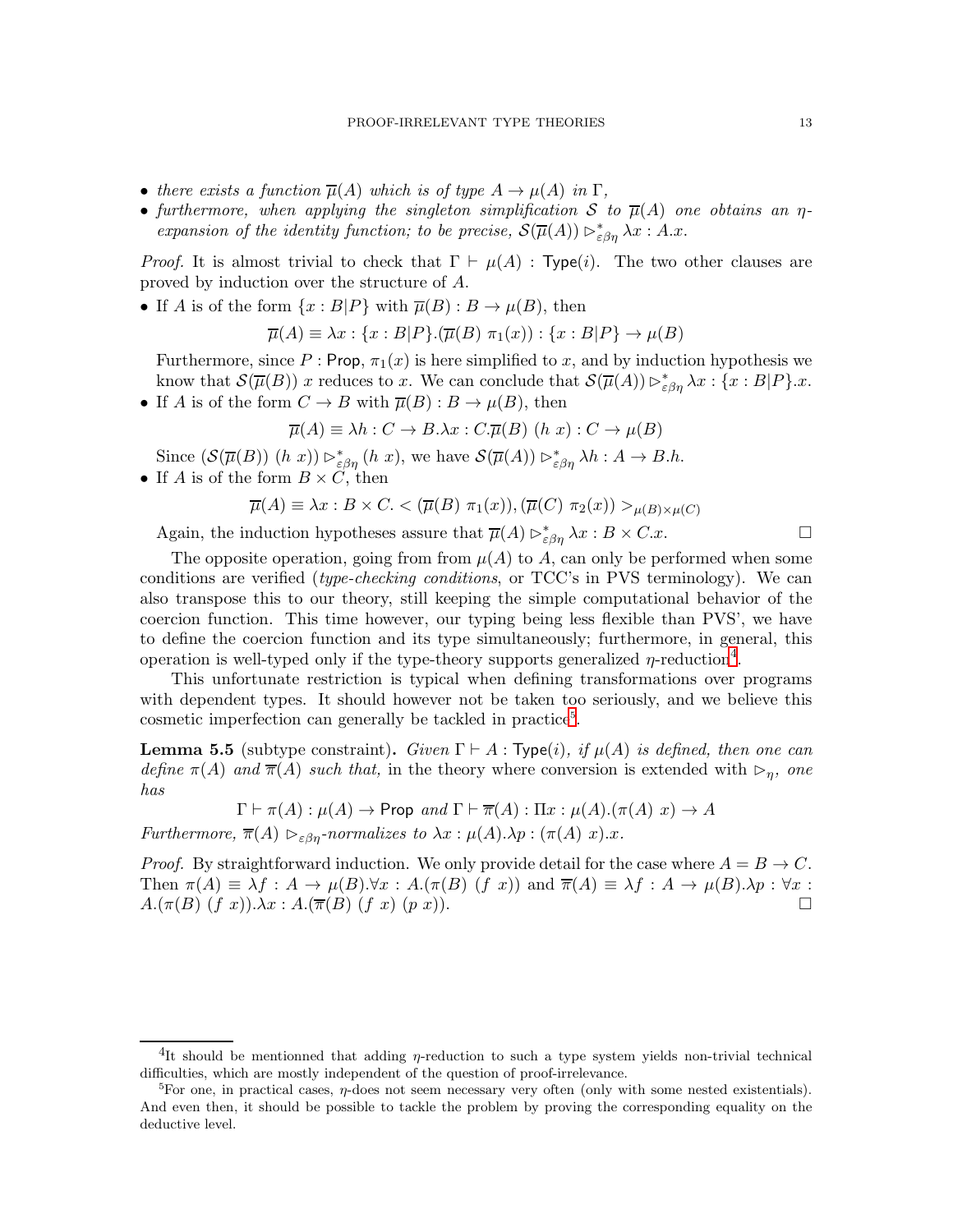### 6. A more extensional theory

Especially during the 1970s and 1980s, there was an intense debate about the respective advantages of intensional versus extensional type theories. The latter denomination seems to cover various features like replacing conversion by propositional equality in the conversion rule or adding primitive quotient types. In general, these features provide a more comfortable construction of some mathematical concepts and are closer to set-theoretical practice. But they break other desirable properties, like decidability of type-checking and strong normalization.

The theory presented here should therefore be considered as belonging to the intentional family. However, we retrieve some features usually understood as extensional.

6.1. **The axiom of choice.** Consider the usual form of the (typed) axiom of choice (AC)

$$
(\forall x:A.\exists y:B.R(x,y)) \Rightarrow \exists f:A \rightarrow B.\forall x:A.R(x,f\ x)
$$

When we transpose it into our type theory, we can choose to translate the existential quantifier either by a  $\Sigma$ -type, or the existential quantifier defined in Prop

$$
\exists x:A.P\equiv \Pi Q:\mathsf{Prop}.(\Pi x:A.P\to Q)\to Q\;:\mathsf{Prop}
$$

If we use a Σ-type, we get a type which obviously inhabited, using the projections  $\pi_1$ and  $\pi_2$ . However, if we read the existential quantifiers of AC as defined above, we obtain a (non-computational) proposition which is not provable in type theory.

Schematically, this propositions states that if  $\Pi x : A \exists y : B.R(x,y)$  is provable, then the corresponding function from A to B exists "in the model". This assumption is strong and allows to encode IZF set theory into type theory (see [\[36\]](#page-19-11)).

What is new is that our proof-irrelevant type theory is extensional enough to perform the first part of Goodman and Myhill's proof based on Diaconescu's observation. Assuming AC, we can prove the decidability of equality. Consider any type A and two objects a and b of type A. We define a type corresponding to the unordered pair

$$
\{a, b\} \equiv \{x : A | x =_A a \lor x =_A b\}
$$

Let us write  $a'$  (resp. b') for the element of  $\{a, b\}$  corresponding to a (resp. b); so  $\pi_1(a') =_{\beta \varepsilon} a$ and  $\pi_1(b') =_{\beta \varepsilon} b$ . It is then easy to prove that

$$
\Pi z : \{a, b\}.\exists e : \text{bool.}(e =_{\text{bool}} \text{true} \land \pi_1(z) =_A a) \lor (e =_{\text{bool}} \text{false} \land \pi_1(z) =_A b)
$$

and from the axiom of choice we deduce

 $\exists f: \{a,b\} \rightarrow \text{bool}.\Pi z: \{a,b\}.(f|z) = \text{bool}$  true  $\wedge \pi_1(z) =_A a$ )  $\vee$   $(f|z) =_{\text{bool}}$  false  $\wedge \pi_1(z) =_A b$ ) Finally given such a function f, one can compare  $(f\ a')$  and  $(f\ b')$ , since both are booleans over which equality is decidable.

The key point is then that, thanks to proof-irrelevance, the equivalence between  $a' = \{a, b\}$ b' and  $a = A b$  is provable in the theory. Therefore, if  $(f a')$  and  $(f b')$  are different, so are a and b. On the other hand, if  $(f \circ a') =$ bool  $(f \circ b') =$ bool true then  $\pi_1(b') =_A a$  and so  $b =_A a$ . In the same way,  $(f \, a') =$ bool  $(f \, b') =$ bool false entails  $b = A \, a$ .

We thus deduce  $a = A b \vee a \neq A b$  and by generalizing with respect to a, b and A we obtain

$$
\Pi A : \mathsf{Type}(i). \Pi a, b : A.a =_A b \lor a \neq_A b
$$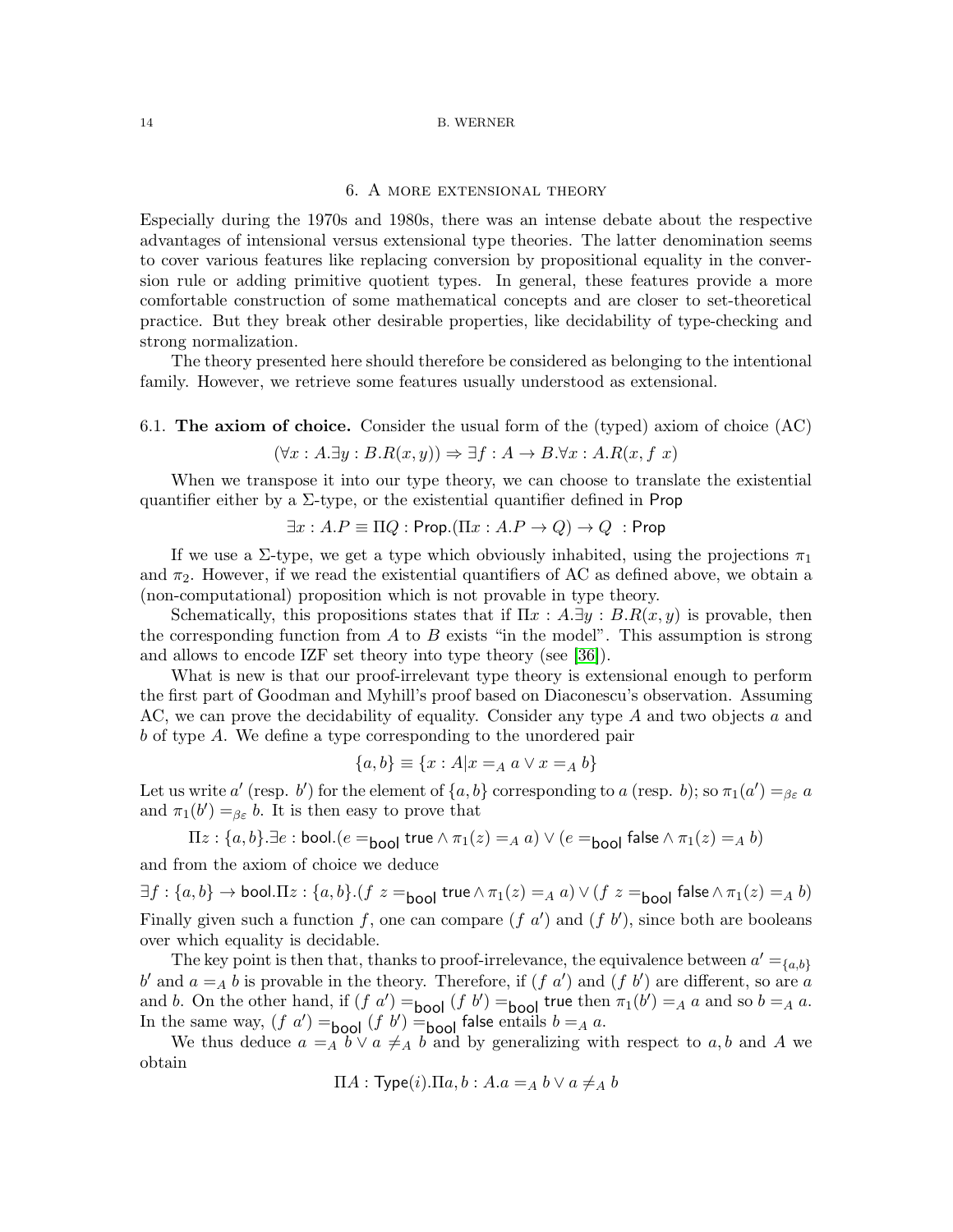which is a quite classical statement. We have formalized this proof in Coq, assuming proofirrelevance as an axiom.

Note of course that this "decidability" is restricted to a disjunction in Prop and that it is not possible to build an actual generic decision function. Indeed, constructivity of results in the predicative fragment of the theory are preserved, even if assuming the excluded-middle in Prop.

6.2. **Other classical non-computational axioms.** At present, we have not been able to deduce the excluded middle  $(EM)$  from the statement above<sup>[6](#page-14-0)</sup>. We leave this theoretical question to future investigations but it seems quite clear that in most cases, when admitting AC one will also be willing to admit EM. In fact both axioms are validated by the simple set-theoretical model and give a setting where the  $Type(i)$ 's are inhabited by computational types (i.e. from  $\{x : A|P\}$  we can compute x of type A) and Prop allows classical reasoning about those programs.

Another practical statement which is validated by the set-theoretical model is the axiom that point-wise equal functions are equal

$$
(EXT) \ \Pi A, B : \mathsf{Type}(i). \Pi f, g : A \to B. (\Pi x : A.f \ x =_B g \ x) \to f =_{A \to B} g
$$

Note that combining this axiom with AC (and thus decidability of equality) is already enough to prove (in Prop) the existence of a function deciding whether a Turing machine halts.

6.3. **Quotients and normalized types.** Quotient sets are a typically extensional concept whose adaptation to type theory has always been problematic. Again, one has to choose between "effective" quotients and decidability of type-checking. Searching for a possible compromise, Courtieu [\[13\]](#page-18-11) ended up with an interesting notion of *normalized type*[7](#page-14-1) . The idea is remarkably simple: given a function  $f : A \to B$ , we can define  $\{(f x)|x : A\}$  which is the subtype of  $B$  corresponding to the range of  $f$ . His rules are straightforwardly translated into our theory by simply taking

$$
\{f(x)|x:A\} \equiv \{y:B|\exists x:A.y =_B f x\}
$$

Courtieu also gives the typing rules for functions going from A to  $\{f(x)|x : A\}$ , and back in the case where f is actually of type  $A \to A$ .

The relation with quotients being that in the case  $f : A \rightarrow A$  we can understand  ${f(x)|x:A}$  as the type A quotiented by the relation

$$
x R y \iff f x =_A f y
$$

In practice this appears to be often the case, and Courtieu describes several applications.

<sup>&</sup>lt;sup>6</sup>In set theory, decidability of equality entails the excluded middle, since  $\{x \in \mathbb{N} | P\}$  is equal to N if and only if P holds.

<span id="page-14-1"></span><span id="page-14-0"></span><sup>7</sup>A similar notion has been developed for NuPRL [\[30\]](#page-19-12).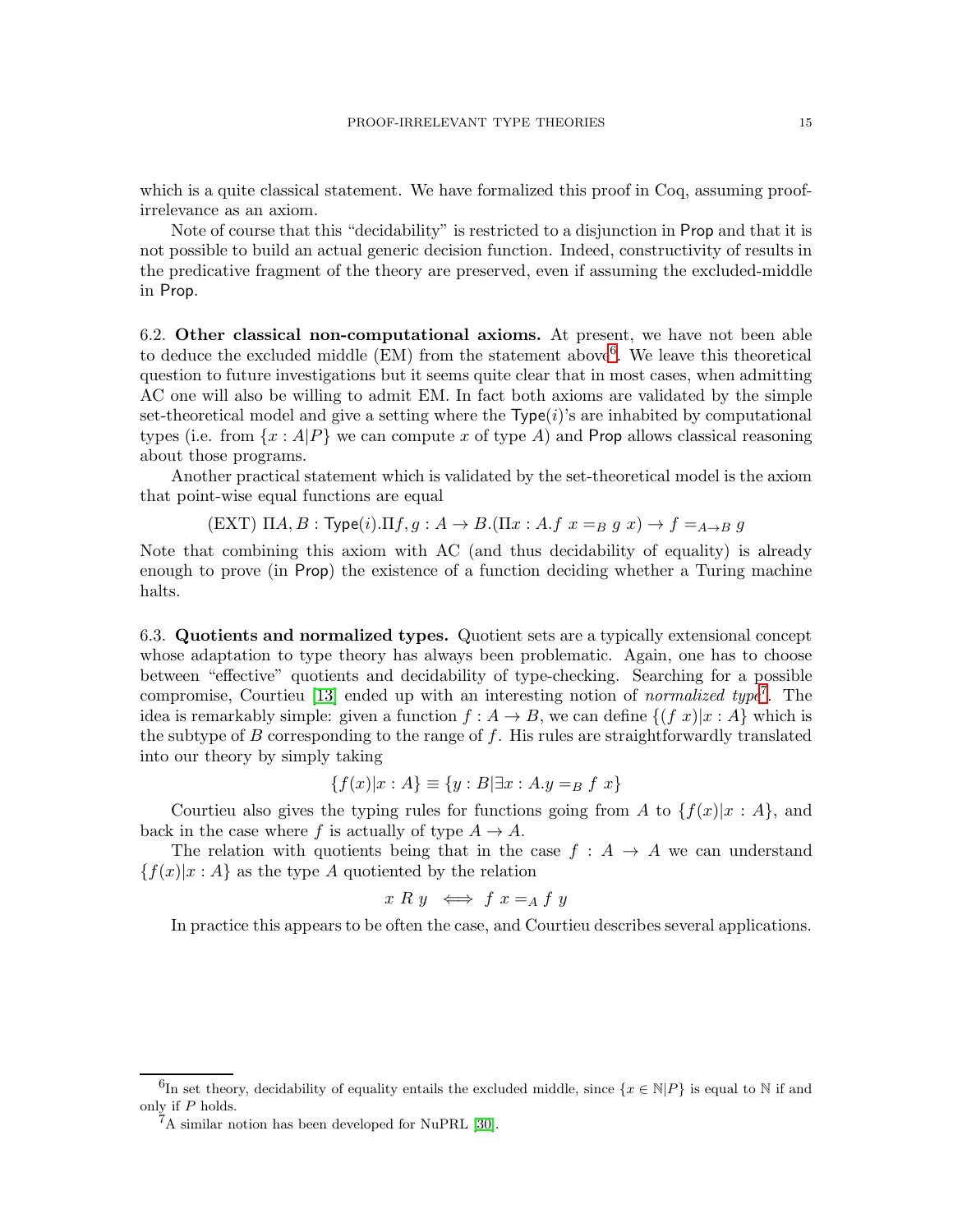## 7. Simple semantics

When justifying the correctness of a program extraction mechanism, one can use either semantics or syntax. In the first case, one builds a model and verifies it validates extraction [\[7\]](#page-18-12). In the latter case, at least in the framework of type theories, this mainly means building a realizability interpretation on top of the strong normalization property [\[32\]](#page-19-13). This second approach is difficult here, since our theory is *itself* built using the erasure of noncomputational terms. Furthermore, for complex theories, it appears easier to prove strong normalization using an already defined model [\[2,](#page-18-10) [27,](#page-19-6) [12\]](#page-18-13).

For this reason alone, it is worth treating the topic of semantics here. Furthermore, we believe it is a good point for a theory meant to be used in a proof-system to bear simple semantics, in order to justify easily the validity of additional axioms like the ones mentioned in the previous section or extensions like the useful reduction rule for Eq rec (par. [2.4\)](#page-3-0) which is difficult to treat by purely syntactic means.

Set-theoretical interpretations are the most straightforward way to provide semantics for typed  $\lambda$ -calculi. It consists, given an interpretation  $\mathcal I$  of the free variables, of interpreting a type T by a set  $|T|_{\mathcal{I}}$ , and terms  $t : T$  by elements  $|t|_{\mathcal{I}}$  of  $|T|_{\mathcal{I}}$ . Furthermore,  $\lambda$ -abstractions are interpreted by their set-theoretical counterparts:  $\lambda x : A.t|_{\mathcal{I}}$  is the function mapping  $\alpha \in |A|_{\mathcal{I}}$  to  $|t|_{\mathcal{I}:x\leftarrow \alpha}$ . While these interpretations are not interesting for studying the dynamics of proof-normalization, they have the virtue of simplicity.

Since Reynolds [\[34\]](#page-19-14), it is well-known that impredicative or polymorphic types, as the inhabitants of Prop, bear only a trivial set-theoretical interpretation: if P : Prop, then  $|P|_{\mathcal{I}}$ is either the empty set or a singleton. In other words, all proofs of proposition P have the same interpretation. Since our theory precisely identifies all the elements of  $P$  at the computational level, the set-theoretical setting is, for its simplicity the most appealing for our goal.

Although the set-theoretical model construction is not as simple as it might seem [\[29\]](#page-19-2), the setting is not new; We try to give a reasonably precise description here.

7.1. **Notations.** Peter Aczel's way to encode set-theoretic functions provides a tempting framework for a model construction, and a previous version of this section relied on it. However, because of technical difficulties appearing when proving the subject reduction property for the semantic interpretation we finally favor the traditional set theoretic vision of functions, where the application  $f(x)$  is only defined when x belongs to the domain of the function  $f$ .

If I is a mapping from variables to sets and  $\alpha$  is a set, we write  $\mathcal{I}$ ;  $x \leftarrow \alpha$  for the function mapping x to  $\alpha$  and identical to  $\mathcal I$  elsewhere.

The interpretation of the hierarchy  $Type(i)$  goes beyond ZFC set theory and relies on the existence of inaccessible cardinals. This means, we postulate, for every natural number *n* the existence of a set  $\mathcal{U}_n$  such that

$$
\bullet\ \mathcal{U}_n\in\mathcal{U}_{n+1},
$$

•  $\mathcal{U}_n$  is closed by all set-theoretical operations.

As usual, we write  $\emptyset$  for the empty set. We write I for the canonical singleton  $\{\emptyset\}$ . If A is a set and  $(B_a)_{a \in A}$  a family of sets indexed over A, we use the set-theoretical dependent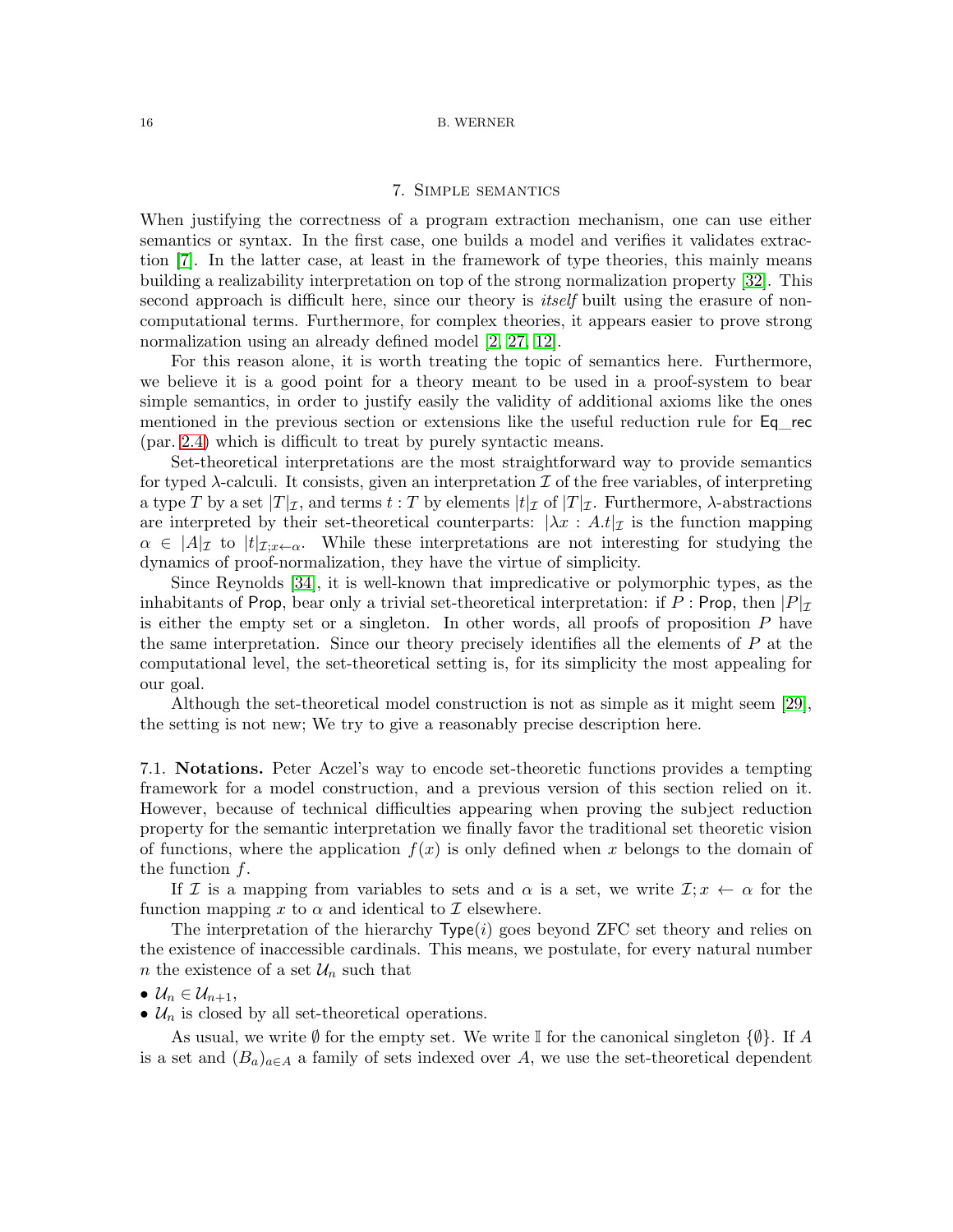$|\Gamma \vdash t|_{\mathcal{I}} \equiv \emptyset$  if t is of sort \*

In the other cases:

$$
|\Gamma \vdash x_{\circ}|\mathcal{I} \equiv \mathcal{I}(x_{\circ})
$$
\n
$$
|\Gamma \vdash \lambda x : A.t|\mathcal{I} \equiv \alpha \in |\Gamma \vdash A|\mathcal{I} \mapsto |\Gamma(x:A) \vdash t|\mathcal{I}; x \leftarrow \alpha
$$
\n
$$
|\Gamma \vdash (t \ u)|\mathcal{I} \equiv |\Gamma \vdash t|\mathcal{I}(|\Gamma \vdash u|\mathcal{I})
$$
\n
$$
|\Gamma \vdash \Sigma x : A.B|\mathcal{I} \equiv \sum_{\alpha \in |\Gamma \vdash A|\mathcal{I}} |\Gamma(x:A) \vdash B|\mathcal{I}; x \leftarrow \alpha
$$
\n
$$
|\Gamma \vdash \Pi x : A.B|\mathcal{I} \equiv \bigcap_{\alpha \in |\Gamma \vdash A|\mathcal{I}} |\Gamma(x:A) \vdash B|\mathcal{I}; x \leftarrow \alpha \text{ if } \Gamma \vdash \Pi x : A.B : \text{Prop}
$$
\n
$$
|\Gamma \vdash \Pi x : A.B|\mathcal{I} \equiv \Pi_{\alpha \in |\Gamma \vdash A|\mathcal{I}} |\Gamma(x:A) \vdash B|\mathcal{I}; x \leftarrow \alpha \text{ in the other cases}
$$
\n
$$
|\Gamma \vdash \langle t, u \rangle \langle \Sigma x : A.B|\mathcal{I} \equiv \Pi_{\alpha \in |\Gamma \vdash A|\mathcal{I}} |\Gamma(x:A) \vdash B|\mathcal{I}; x \leftarrow \alpha \text{ in the other cases}
$$
\n
$$
|\Gamma \vdash \langle t, u \rangle \langle \Sigma x : A.B|\mathcal{I} \equiv \Pi_{\alpha \in |\Gamma \vdash A|\mathcal{I}} |\Gamma \vdash u|\mathcal{I})
$$
\n
$$
|\Gamma \vdash \neg p \mathcal{I}| \mathcal{I} \equiv \alpha_i \text{ if } |\Gamma \vdash t|\mathcal{I} \text{ is a pair } (\alpha_1, \alpha_2)
$$
\n
$$
|\Gamma \vdash \text{Prop}|\mathcal{I} \equiv \mathcal{U}_i
$$
\n
$$
|\Gamma \vdash (\text{Eq\_rec } A \ P \ a \ b \ p \ e)|\mathcal{I} \equiv |\Gamma \vdash p|\mathcal{I}
$$

<span id="page-16-0"></span>Figure 2: Definition of the semantics

products and sums

$$
\Pi_{a \in A} B_a \equiv \{ f \in A \to \bigcup_{a \in A} B_a \mid \forall a \in A . f(a) \in B_a \}
$$
  

$$
\Sigma_{a \in A} B_a \equiv \{ (a, b) \in A \times \bigcup_{a \in A} B_a \mid a \in A \land b \in B_a \}
$$

Finally we write  $x \in A \mapsto t$  for the set-theoretical function construction and, of course,  $f(x)$  for set-theoretical function application.

7.2. **Construction.** Over the ECC fragment of the type theory, the interpretation is constructed straightforwardly. The fact that non-computational terms are syntacticly tagged makes the definition easier. We define

**Definition 7.1.** For any mapping  $\mathcal I$  from variables to  $\bigcup_{i\in\mathbb N} \mathcal U_i$ , we define a mapping associating a set  $|\Gamma \vdash t|_{\mathcal{I}}$  to a term t and a context  $\Gamma$ . This function is defined by induction over the size of  $t$  by the following equations of figure [2;](#page-16-0) we can restrict ourselves to the case where  $\Gamma \vdash t : T$  for some T.

The following extension of interpretations to contexts is the usual.

**Definition 7.2.** We define the condition  $\mathcal{I} \in |\Gamma|$  by the following clauses

- $\mathcal{I} \in ||||$ ,
- $\mathcal{I} \in |\Gamma| \wedge \mathcal{I}(x) \in |\Gamma \vdash A|_{\mathcal{I}} \Rightarrow \mathcal{I} \in |\Gamma(x : A)|.$

This definition should not be surprising. It is a partial definition, because of two clauses

• The case of the application, since  $|\Gamma \vdash (t \ u)|_{\mathcal{I}}$  is only defined when  $|\Gamma \vdash t|_{\mathcal{I}}$  is a (settheoretic) function and its domains contains  $|\Gamma \vdash u|_{\mathcal{I}}$ .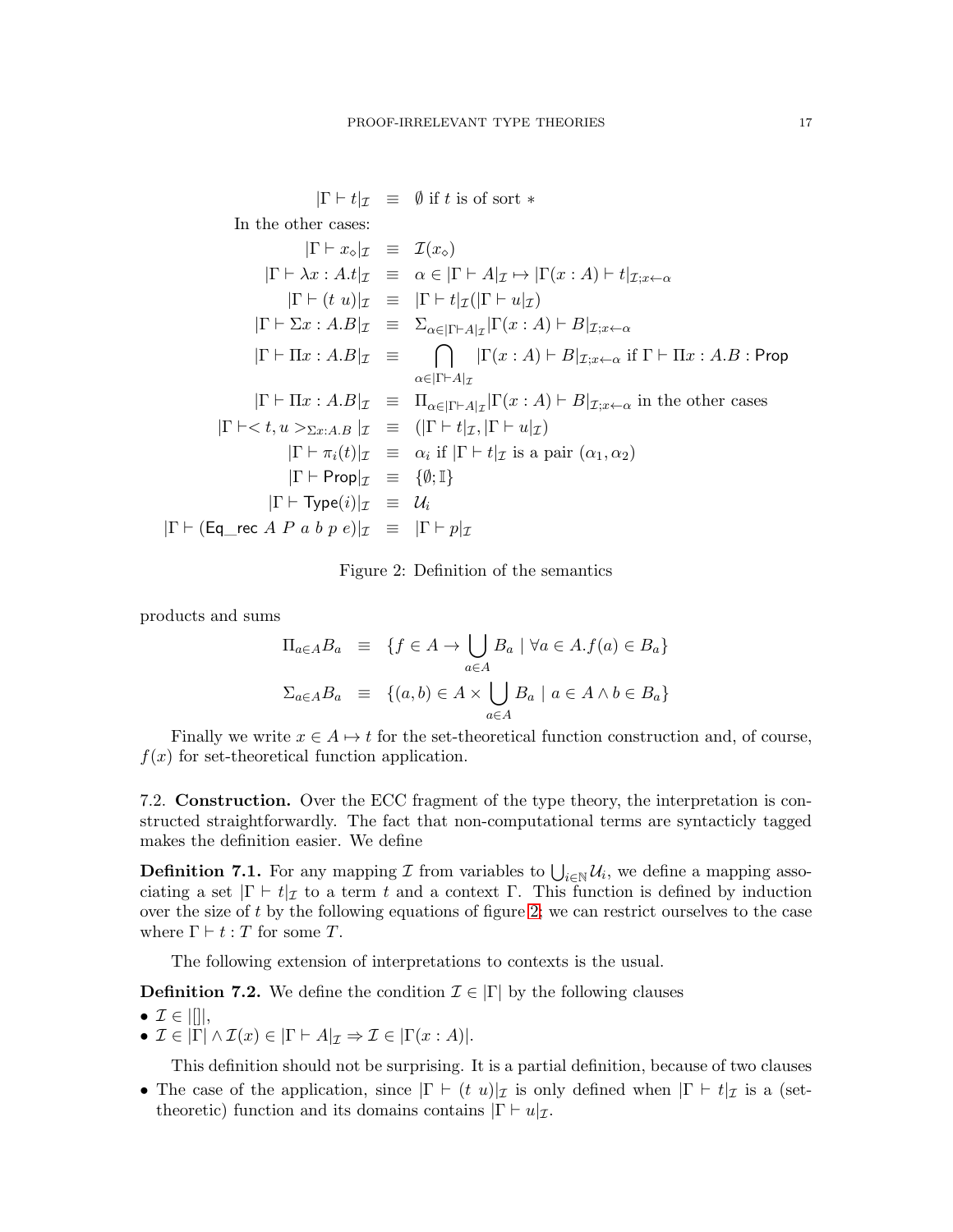• The cases of the projections, since  $|\Gamma \vdash \pi_i(t)|_{\mathcal{I}}$  is only defined when  $|\Gamma \vdash t|_{\mathcal{I}}$  is a (settheoretic) pair.

Note also that the definition depends upon  $\Gamma$  only to discriminate between the case where  $\Pi x : A.B$  is impredicative and is not. A more interesting technical point is the last clause: by anticipating the reduction of Eq\_rec we have a total definition which is obviously invariant by reduction.

**Lemma 7.3** (Substitutivity). *Suppose*  $\Gamma(x_s:U)\Delta \vdash t:T$ ,  $\Gamma \vdash u:U$  and  $\mathsf{s} = s(u)$ *. Suppose furthermore*

- (1)  $|\Gamma(x:U)\Delta|$  *is defined,*
- (2) *if*  $\mathcal{I} \in |\Gamma(x:U)\Delta| \Rightarrow |\Gamma(x:U)\Delta| + t|_{\mathcal{I}} \in |\Gamma(x:U)\Delta| + T|_{\mathcal{I}},$
- (3)  $\mathcal{I} \in |\Gamma| \Rightarrow |\Gamma| \in u|_{\mathcal{I}} \in |\Gamma| \in U|_{\mathcal{I}}.$ *Let*  $\mathcal{I} \in |\Gamma \Delta[x \setminus u]|$ *; we have*
- $|\Gamma\Delta[x \setminus u] \vdash t[x \setminus u]|_{\mathcal{I}}$  *is defined and equal to*  $|\Gamma(x_{\mathsf{s}}:U)\Delta \vdash t|_{\mathcal{I};x\leftarrow |\Gamma\vdash u|_{\mathcal{I}}}$
- $(\mathcal{I}; x \leftarrow |\Gamma \vdash u|_{\mathcal{I}}) \in ||\Gamma(x : U)\Delta|.$

*Proof.* By a simple induction over the structure of the derivation.

Note that in the case where t is of the form  $\Pi y : A.B$ , one uses the fact that typing is preserved by substitution (lemma [3.9\)](#page-7-0) in order to ensure that the applied clause remains the same  $(\Pi x : A.B$  being of type Prop or Type $(i)$ ).

**Lemma 7.4** (Correctness for reduction). Let  $\Gamma \vdash t : T$  be derivable; have  $\mathcal{I} \in |\Gamma|$  such that  $|\Gamma \vdash t|_{\mathcal{I}}$  *is defined. If*  $t \rhd_{\varepsilon} t'$ *, then*  $|\Gamma \vdash t'|_{\mathcal{I}} = |\Gamma \vdash t|_{\mathcal{I}}$ *.* 

*Proof.* By induction over the typing derivation. As pointed out in [\[29\]](#page-19-2), the restriction on the  $\beta$ -reduction that ensures that the tag does not change is essential here.

**Corollary 7.5.** Let  $\Gamma \vdash t : T$  and  $\Gamma \vdash t' : T$  be derivable; have  $\mathcal{I} \in |\Gamma|$  such that  $|\Gamma \vdash t|_{\mathcal{I}}$ *and*  $|\Gamma \vdash t'|_{\mathcal{I}}$  *are defined.*  $t =_{\beta \varepsilon} t'$ , *then we have*  $|t|_{\mathcal{I}} = |t'|_{\mathcal{I}}$ .

Soundness is then proved without much difficulty.

**Theorem 7.6.** *If*  $\Gamma \vdash wf$  *is derivable, then*  $|\Gamma|$  *is defined. If*  $\Gamma \vdash t : T$  *is derivable, and*  $\mathcal{I} \in |\Gamma|$  *then*  $|\Gamma \vdash t|_{\mathcal{I}} \in |\Gamma \vdash T|_{\mathcal{I}}$  *(and both objects are defined).* 

*Proof.* By induction over the derivation. When checking the correctness of the interpretation of Eq\_rec, one simply has to remark that propositional Leibniz equality is indeed interpreted by set-theoretical equality; that is, if  $|\Gamma \vdash a|_{\mathcal{I}}$  and  $|\Gamma \vdash b|_{\mathcal{I}}$  are both elements of  $|\Gamma \vdash A|_{\mathcal{I}}$ , then

•  $|\Gamma \vdash a =_A b|_{\mathcal{I}} = \mathbb{I}$  if  $|\Gamma \vdash a|_{\mathcal{I}} = |\Gamma \vdash b|_{\mathcal{I}},$ 

•  $|\Gamma \vdash a =_A b |_{\mathcal{I}} = \emptyset$  if  $\Gamma \vdash |a|_{\mathcal{I}} \neq |\Gamma \vdash b|_{\mathcal{I}}.$ 

It is easy to check that the axioms AC, EM and EXT of the previous section are valid in this model.

### 8. Conclusion and further work

We have tried to show that a relaxed conversion rule can make type theories more practical, without necessarily giving up normalization or decidable type checking. In particular, we have shown that this approach brings closer the world of PVS and type theories of the Coq family.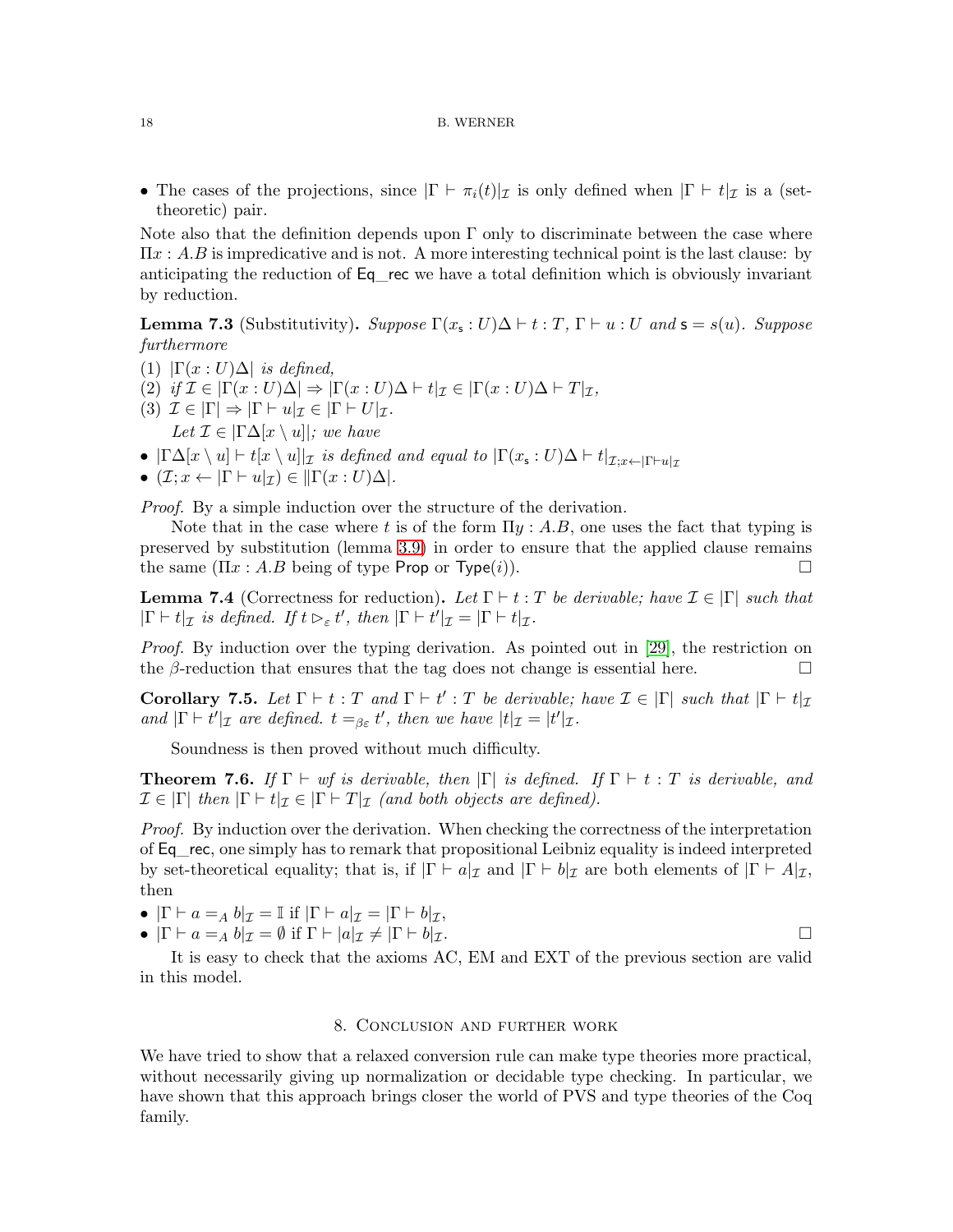We also view this as a contribution to closing the gap between proof systems like Coq and safe programming environments like Dependent ML or ATS [\[10,](#page-18-14) [37\]](#page-19-15). But this will only be assessed by practice; the first step is thus to implement such a theory.

## 9. Acknowledgements

Christine Paulin deserves special thanks, since she me gave the idea of a relaxed conversion rule long ago as well as the hint for the computation rule of paragraph [2.4.](#page-3-0) Bruno Barras was very helpful by pointing out some errors and Makoto Tatsuta by helping me to check that defining simultaneously reduction and conversion did not break Church-Rosser. A question of Russell O'Connor suggested the generalization of paragraph [2.5.](#page-5-0) This work also benefited from discussions with Bruno Barras, Hugo Herbelin and Benjamin Grégoire. Anonymous referees gave numerous useful comments and hints.

## **REFERENCES**

- [1] P. Aczel. "On relating type theories and set theories", in *Types for Proofs and Programs*, edited by Altenkirch, Naraschewski and Reus, Proceedings of Types '98, LNCS 1657 (1999).
- <span id="page-18-10"></span>[2] T. Altenkirch. "Proving strong normalization for CC by modifying realizability semantics". In H. Barendregt and T. Nipkow Eds, *Types for Proofs and Programs*, LNCS 806, Springer-Verlag, 1994.
- <span id="page-18-6"></span><span id="page-18-2"></span>[3] T. Altenkirch. "Extensional Equality in Intensional Type Theory". LICS'99, IEEE, 1999.
- [4] H. Barendregt.*Lambda Calculi with Types*.Technical Report 91-19, Catholic University Nijmegen, 1991.In Handbook of Logic in Computer Science, Vol II, Elsevier, 1992.
- <span id="page-18-5"></span>[5] B. Barras and B. Bernardo. "The Implicit Calculus of Constructions as a Programming Language with Dependent Types". In R. Amadio, editor, Proceedings of FOSSACS'08, volume 4962 of LNCS, pages 365-379. Springer-Verlag, 2008.
- <span id="page-18-3"></span>[6] G. Barthe. "The relevance of proof-irrelevance". In K.G. Larsen, S. Skyum, and G. Winskel, editors, Proceedings of ICALP'98, volume 1443 of LNCS, pages 755-768. Springer-Verlag, 1998.
- <span id="page-18-12"></span>[7] S. Berardi. "An Application of PER Models to Program Extraction". *Mathematical Structures in Computer Science*, vol. 3(3), pages 309-331, 1993.
- <span id="page-18-9"></span>[8] F. Blanqui. "Definitions by rewriting in the Calculus of Constructions". *Mathematical Structures in Computer Science*, vol. 15(1), 2003.
- <span id="page-18-4"></span>[9] J. Caldwell. "Moving Proofs-as-Programs into Practice", In Proceedings of the  $12^{th}$  IEEE International Conference on Automated Software Engineering, IEEE, 1997.
- <span id="page-18-14"></span>[10] Chiyan Chen and Hongwei Xi, "Combining Programming with Theorem Proving". ICFP'05, IEEE, 2005.
- <span id="page-18-7"></span>[11] The Coq Development Team. *The Coq Proof-Assistant User's Manual*, INRIA. On <http://coq.inria.fr/>.
- <span id="page-18-13"></span>[12] T. Coquand and A. Spiwack. "A Proof of Strong Normalisation using Domain Theory". In Proceedings of LICS'06, IEEE, 2006.
- <span id="page-18-11"></span>[13] P. Courtieu. "Normalized Types". *Proceedings of CSL 2001*, L. Fribourg Ed., LNCS 2142, Springer, 2001.
- <span id="page-18-8"></span><span id="page-18-0"></span>[14] E. Gimenez. "A Tutorial on Recursive Types in Coq". INRIA Technical Report. 1999.
- [15] G. Gonthier. A computer-checked proof of the Four Colour Theorem. Manuscript, <http://research.microsoft.com/~gonthier/4colproof.pdf>, 2005.
- [16] B. Grégoire and X. Leroy. "A compiled implementation of strong reduction", proceedings of ICFP, IEEE, 2002.
- [17] B. Grégoire. *Compilation des termes de preuves: un (nouveau) mariage entre Coq et Ocaml*. Thèse de doctorat, Université Paris 7, 2003.
- <span id="page-18-1"></span>[18] B. Grégoire, L. Théry and B. Werner. "A computational approach to Pocklington certificates in type theory". In proceedings of FLOPS 2006, M. Hagiya and P. Wadler (Eds), Volume 3945 of LNCS, Springer-Verlag, 2006.